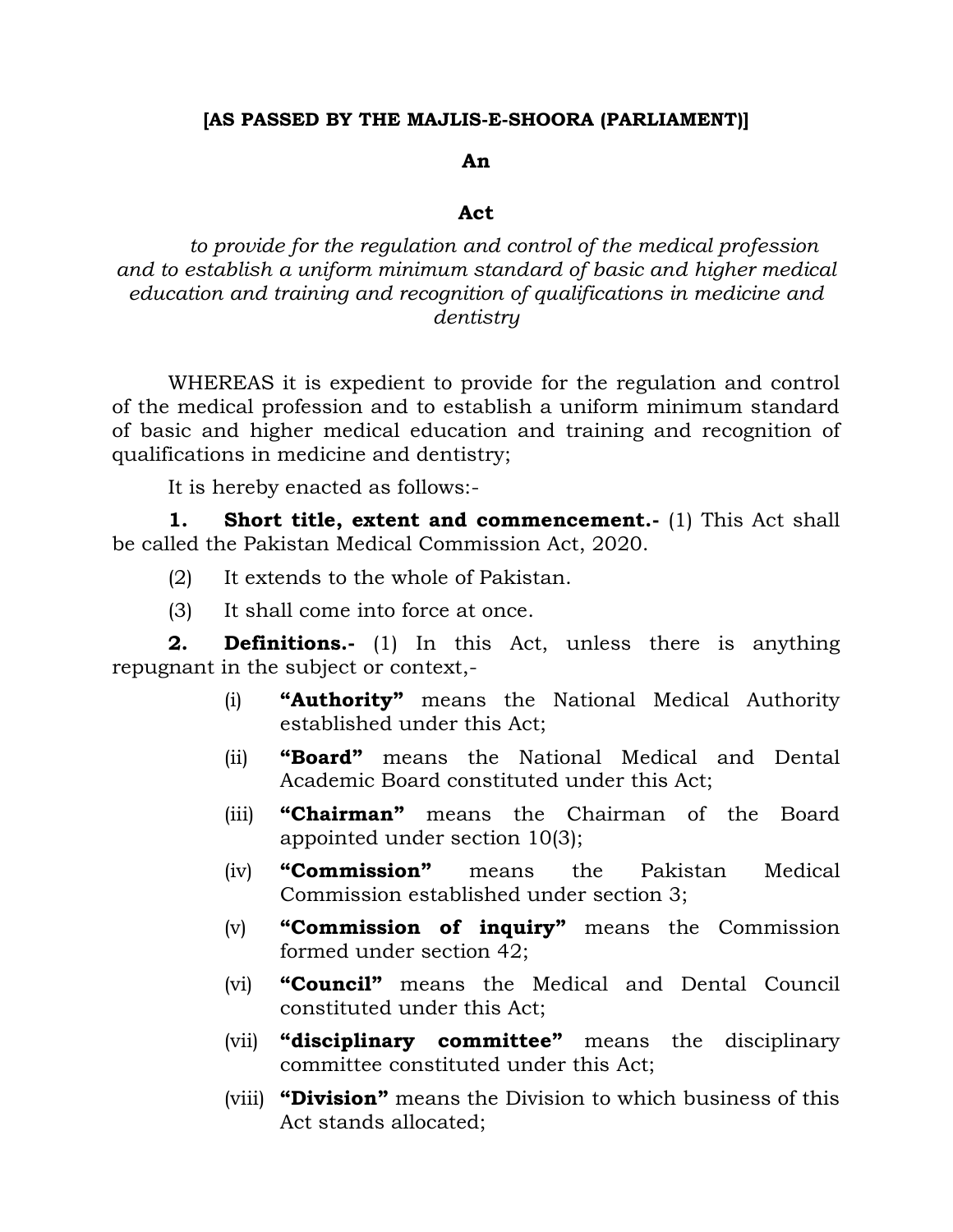- (ix) **"full licence"** means a permanent licence to practice granted under this Act, subject to continuing validity of the licence under this Act and applicable rules and regulations;
- (x) **"Higher Education Commission"** means the Higher Education Commission established under the Higher Education Commission Ordinance, 2002 (LIII of 2002);
- (xi) **"medical and dental institution"** means an entity which imparts medical or dental education or training or provides healthcare services including hospitals and diagnostic services but excluding private medical or health clinics of a medical or dental practitioner;
- (xii) **"medical and dental colleges admissions tests" or "MDCAT"** means the medical and dental colleges admissions test;
- (xiii) **"national equivalence board examination"** or **"NEB"** means the national equivalence board examination;
- (xiv) **"national licensing examination"** or **"NLE"** means national licensing examination as defined in section 20;
- (xv) **"President"** means the President of the Council;
- (xvi) **"provisional licence"** means a licence granted to enable training and education prior to grant a full licence and subsequent to having qualified the national licensing examination;
- (xvii) **"regulations"** means regulations made under this Act;
- (xviii) **"rules"** means rules made under this Act;
- (xix) **"temporary licence"** means a licence granted for a fixed period of time for a specific purpose provided for under this Act;
- (xx) **"Tribunal"** means the Medical Tribunal as constituted pursuant to the Medical Tribunal Act, 2020; and
- (xxi) **"Vice-President"** means the Vice-President of the Council.

(2) Subject to the context, the word "medical" occurring hereafter shall include the term "medical and dental".

**3. Constitution of the Commission.-** (1) Upon the commencement of this Act, the Federal Government shall establish in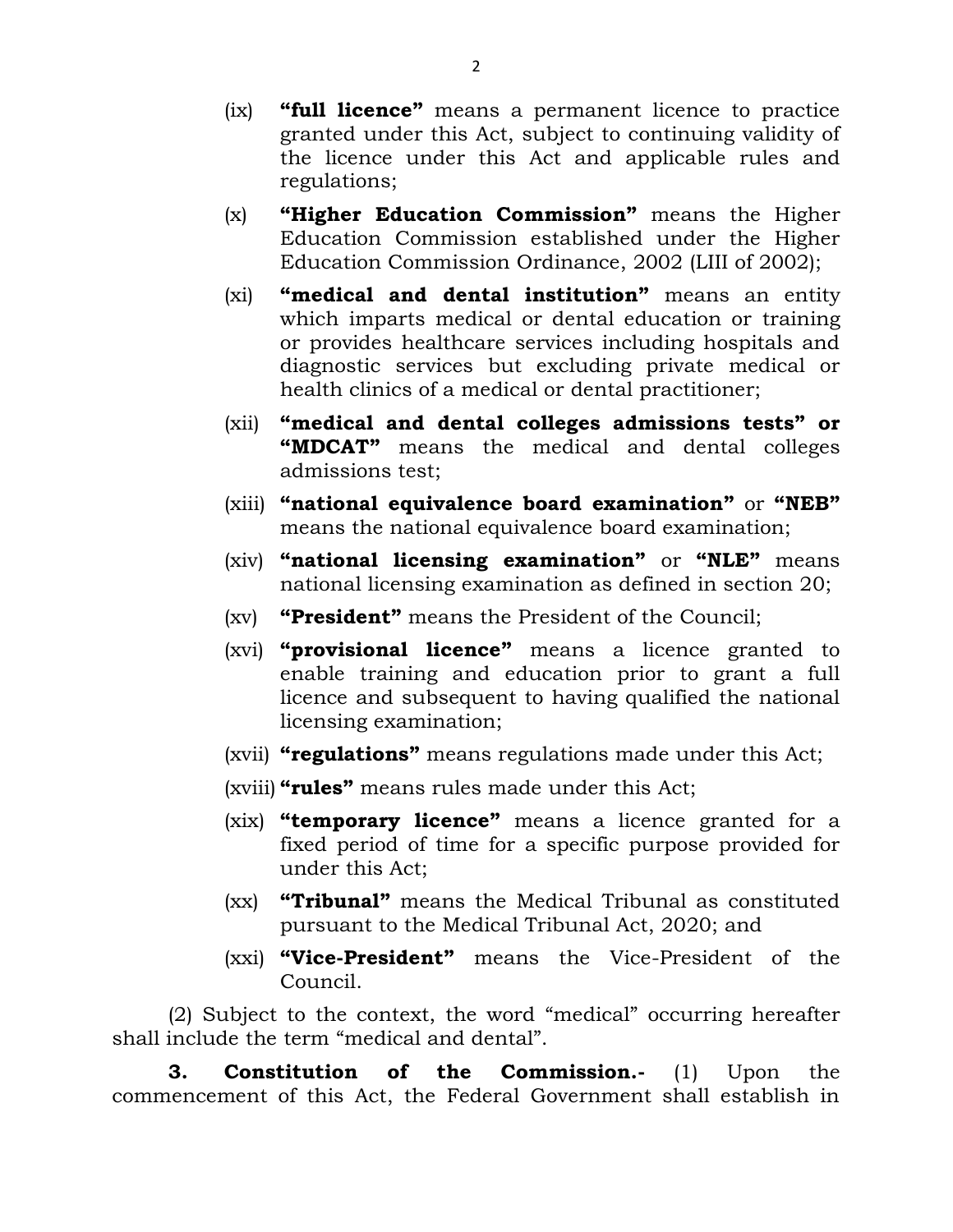accordance with the provisions of this Act the Pakistan Medical Commission.

(2) The Commission shall be a body corporate by the name of the Pakistan Medical Commission having perpetual succession and a common seal, with power, subject to the provision of this Act, to hold and dispose of property, to enter into contracts and shall in the said name sue and be sued.

(3) The headquarters of the Commission shall be at Islamabad and it may establish its offices at any other place as it may deem necessary.

- (4) The Pakistan Medical Commission shall consist of-
	- (a) the Medical and Dental Council;
	- (b) the National Medical and Dental Academic Board; and
	- (c) the National Medical Authority consisting of members as provided for under section 15.

**4. Composition of the Council.-** (1) The Council shall comprise the following members to be notified after approval by the Prime Minister of Pakistan in the official Gazette, namely:-

- (a) three members of civil society who shall be nominated by the Prime Minister of Pakistan consisting of a nationally recognized philanthropist or person of known repute, a legal professional and a chartered accountant;
- (b) three members being licensed medical practitioners with at least fifteen years experience of outstanding merit and not being the vice-chancellor, dean, principal or administrator or owner or shareholders of a medical or dental university, college or hospital, nominated by the Prime Minister;
- (c) one member being a licensed dentist with at least fifteen years experience of outstanding merit and not being the vice-chancellor, dean, principal, administrator or owner or shareholder of a medical or dental university, college or hospital, nominated by the Prime Minister of Pakistan;
- (d) one member being the Surgeon General of the armed forces medical service or his nominee; and
- (e) the Secretary of the Division.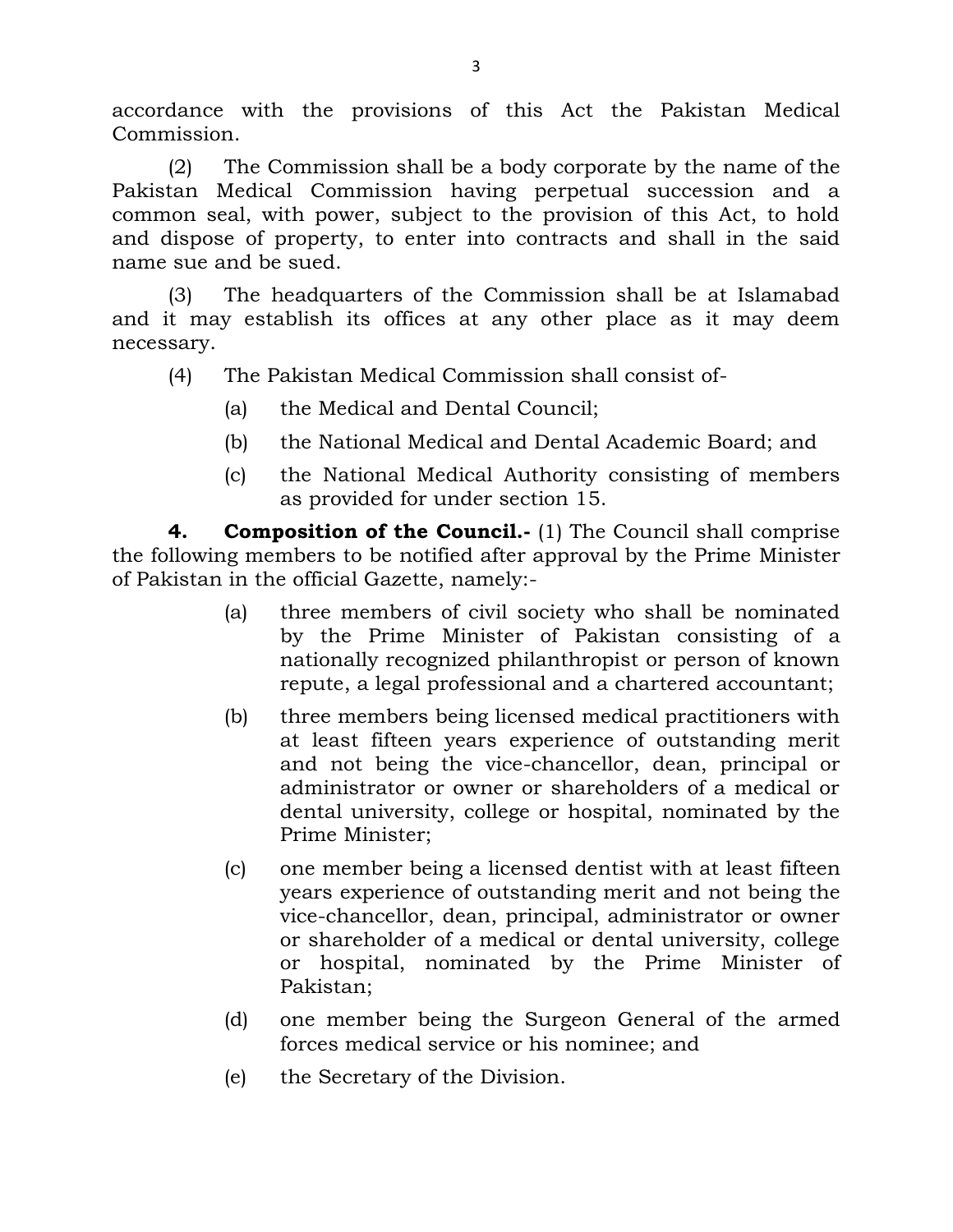(2) After the notification of the members of the Council, the Division shall forthwith and not later than fifteen days of the issuance of notification, call the first meeting of the newly constituted Council. A minimum of seven members of the Council shall constitute a quorum for the purposes of the meeting of the Council.

(3) The President and Vice President of the Council shall be appointed from amongst the members of the Council by the Federal Government.

(4) No member shall enter upon office of the member of the Council until he signs and submits a declaration of no conflict of interest.

(5) The Council shall be deemed to be not properly constituted if its membership falls below six members.

(6) Subject to sub-section (5), no act done by the Council shall be invalid on the ground merely of existence of any vacancy in or any defect in the constitution of the Council.

**5. Restrictions on nominations.-** No person, his spouse or children shall be eligible to become a member of the Council if they or any one of them has any conflict of interest being an owner or having any direct or indirect financial interest in a medical or dental institution.

**6. Terms of office.-** (1) The term of a member nominated to the Council shall be three years unless earlier withdrawn by the nominating or appointing authority. No member of the Council shall serve for more than two terms.

(2) The President and Vice-President of the Council shall hold office either for a term not exceeding three years or till completion of their term as member of the Council whichever is earlier:

Provided that the Federal Government can remove the President and Vice President of the Council at its discretion.

(3) If a member fails to attend three consecutive meetings of the Council without any valid reason or remains out of Pakistan for a continuous period exceeding one year, he shall cease to be the member of the Council.

(4) Where the said term of three years is about to expire in respect of any member, their successor may be nominated or elected at any time within three months before the expiry of said term, but the successor shall not assume office until the expiry of the said term.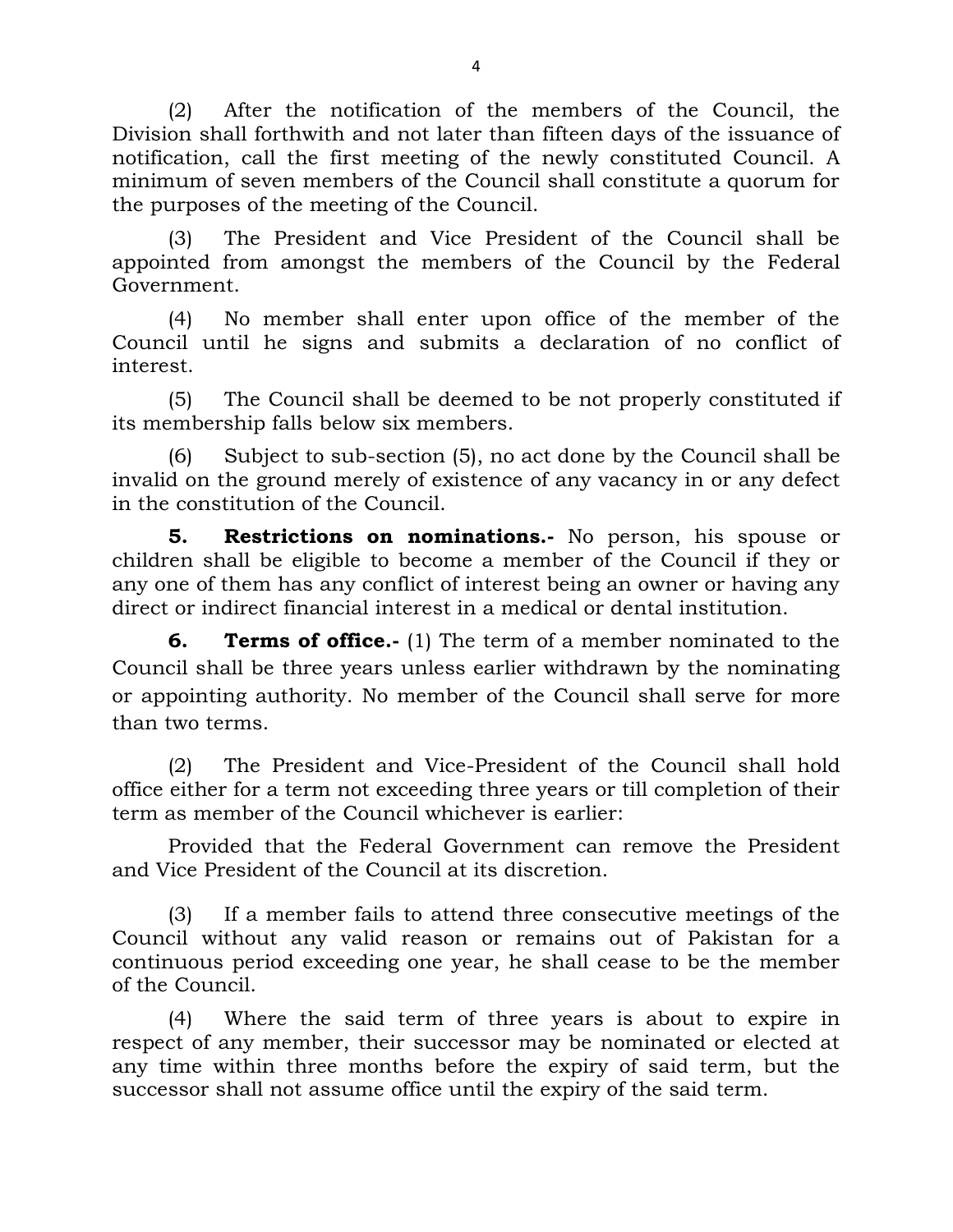(5) An office-bearer or nominated member may, at any time, resign his membership by writing under his hand addressed to the President and the seat of such member shall be deemed to have fallen vacant from the date of acceptance of his resignation by the President.

(6) A vacancy in the Council shall be filled through the prescribed process of nomination under section 4 and the person nominated to fill the vacancy shall hold office for the remaining term of the vacancy. Any nomination required to fill a vacancy shall be submitted within fifteen days of such vacancy having occurred.

**7. Meeting of the Council.-** (1) The Council shall meet at least once in three months at such time and place as may be decided by the President. A notice of the meeting shall be issued at least fourteen days prior to the meeting with the exception of an emergency meeting which may be called by a unanimous decision of the President and Vice-President of the Council for reasons to be recorded in writing on a minimum three days prior notice.

(2) A minimum of six members of the Council shall form a quorum, except an elective meeting and all of the acts of the Council shall be decided by a majority of the members present and voting.

**8. Powers and functions of the Council.-** (1) The Council shall have the functions and powers of general supervision over the working of the Commission and shall hold the President and Vice-President of the Council, National Medical and Dental Academic Board, the National Medical Authority, committees and other authorities accountable for all its functions. The Council shall have all powers not expressly vested in any other authority or officer by any other law where such powers not expressly mentioned in this Act are necessary for the performance of its functions.

(2) Without prejudice to the generality of the foregoing powers and notwithstanding anything contained in any other law for the time being in force, the Council shall have the following functions and powers, namely:-

(a) to appoint the members, officers and employees of the Commission on such terms and conditions as the Council deems necessary to carry out the purposes of this Act and to provide for all matters relating to welfare, terms and conditions of service of the members, officers and employees of the Commission in accordance with regulations framed by the Council and including the right, to institute a compulsory golden handshake scheme subject to approval of the Federal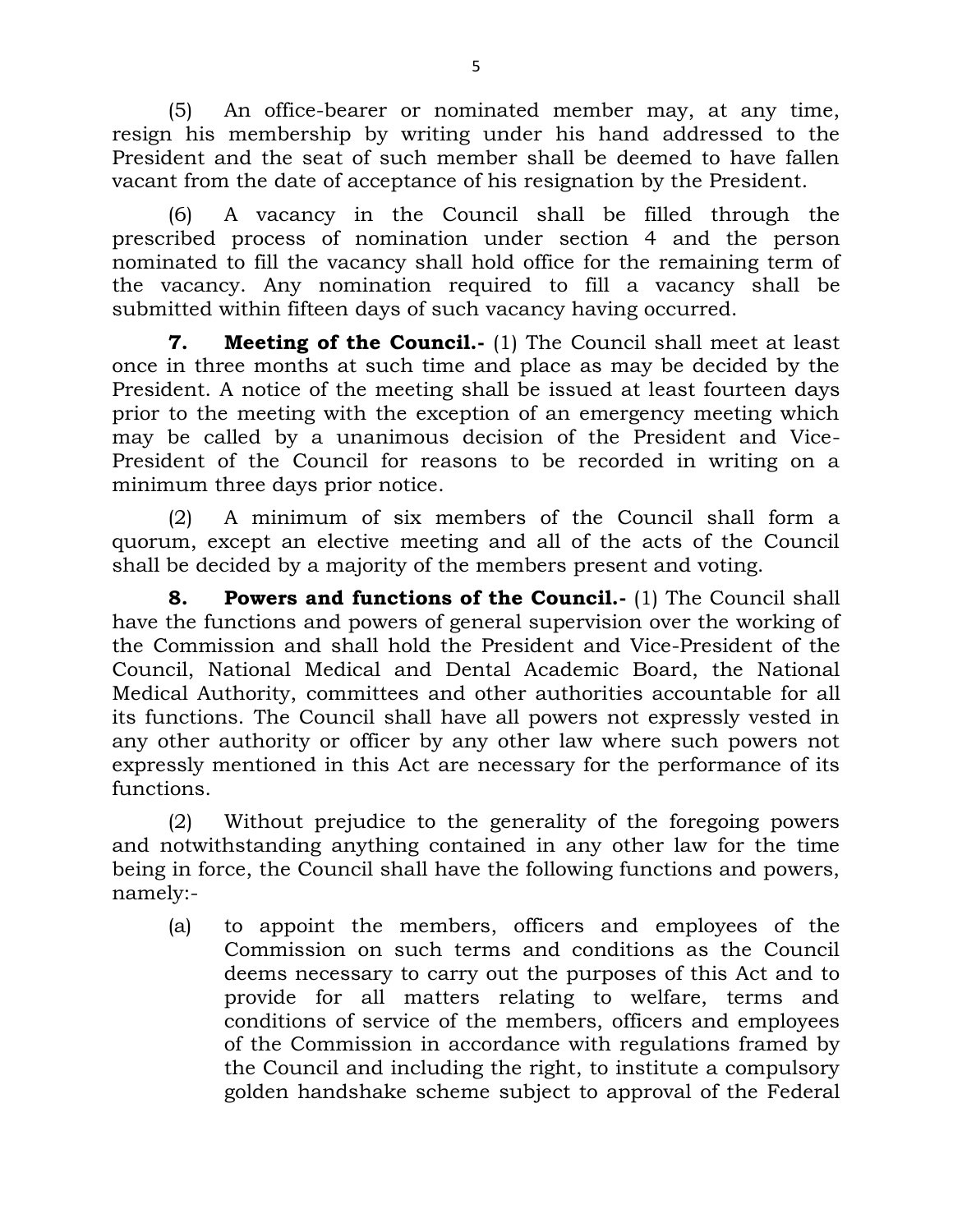Government, or such other severance package for the employees of the Commission, as it may deem proper;

- (b) to approve the proposed annual plan of work including key performance indicators, the annual and revised budgets, the annual report and the annual statement of accounts;
- (c) to approve strategic plans and approve financial resource development plans of the Commission;
- (d) to approve accreditation standards, for under-graduate medical and dental programs of study based in Pakistan;
- (e) to approve curriculum and scope of under-graduate medical and dental programs of study in Pakistan leading to general registration of the graduates of those programs to practice medicine and dentistry in Pakistan;
- (f) to frame regulations for conduct of admissions in medical and dental colleges and examinations to be conducted by the Commission and approve the examination structure and standards of the medical and dental colleges admissions test, national licensing examination and the national equivalence board examinations as proposed by the national medical and dental academic board including the standards of revalidation of licences to practice medicine or dentistry in Pakistan;
- (g) to grant recognition to medical and dental institutions in Pakistan which train or grant or both train and grant medical and dental post graduate qualifications and to the qualifications granted by these institutions leading to registration of the graduates of those programs to practice medicine in Pakistan as specialists;
- (h) to approve the assessment of international under-graduate medical programs and institutions for registration of their graduates in Pakistan;
- (i) to approve the assessment of authorities or institutions in other countries that conduct examinations for post graduate registration in medicine and dentistry or that accredit post graduate programs of study relevant to registration in medicine and dentistry;
- (j) to approve listing for any new medical and dental specialties;
- (k) to hear and decide complaints against licensees of professional negligence and misconduct in accordance with regulations prescribed by the Council;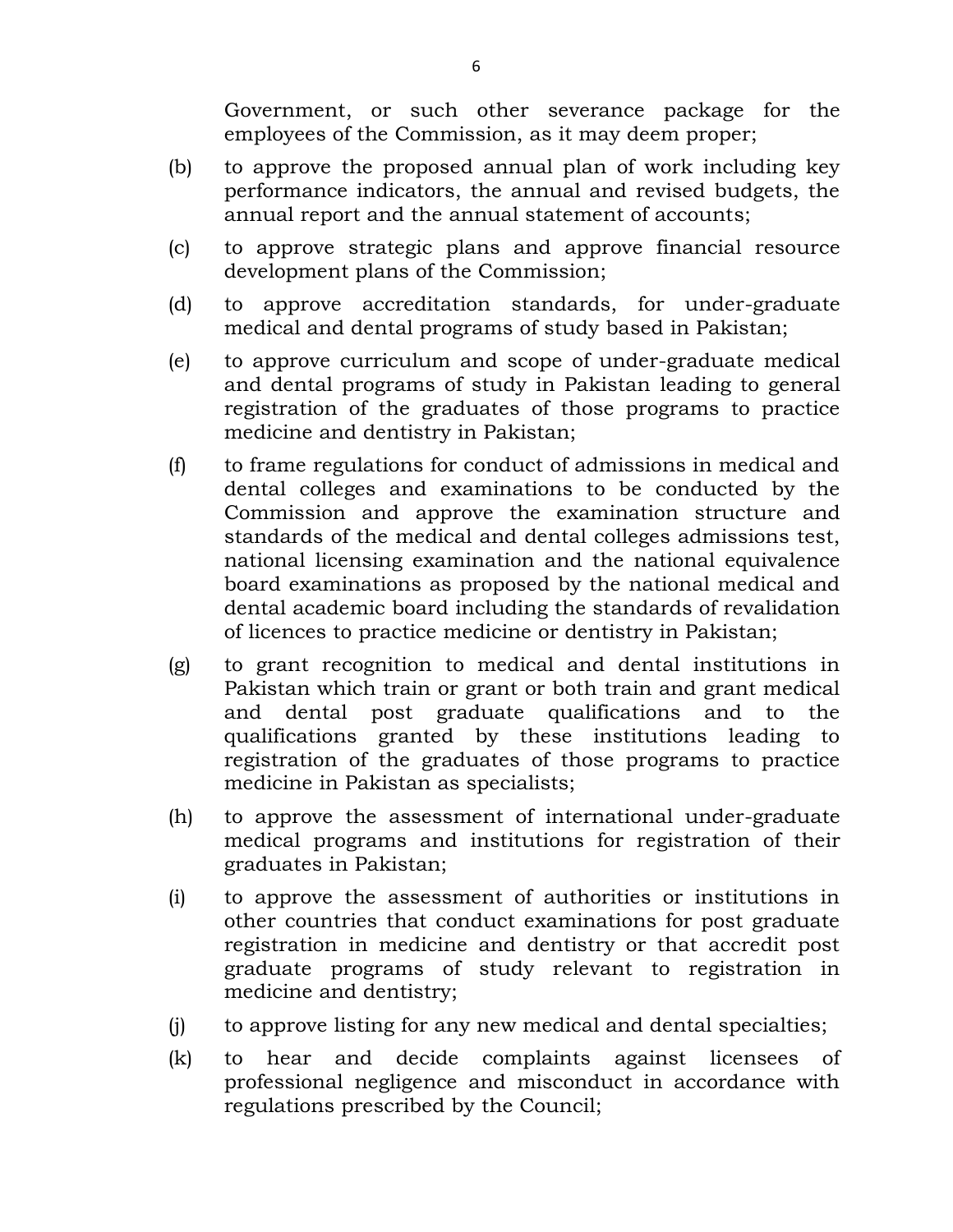- (l) to provide non-binding advise to the Federal Government and the Provincial Governments and the Parliament when sought on proposals for granting a charter by the Parliament to award post graduate degrees in the field of medicine and dentistry, both in public and private sector;
- (m) to advise the Federal Government and the Provincial Governments, health-care commissions, regulatory bodies in the field of medicine and dentistry and any other authority or local body on matters within the powers of the Commission under this Act and ancillary and incidental thereto;
- (n) to work with international health, accreditation and testing authorities and agencies to bring about improvement in the furtherance of these objectives;
- (o) to determine the remuneration and allowances to be paid to the members of the Authority;
- (p) to fix the salaries, remuneration and benefits of the officers and employees of the Commission;
- (q) to constitute from amongst its members or outside experts such committees as the Council deems necessary to carry out the purposes and functions of the Commission;
- (r) to levy fees for grant, renewal or re-validation of licences, examinations, registrations, inspections, permissions, processes and any and all other ancillary services as may be performed by the Commission in accordance with regulations prescribed by the Council subject to being in consonance with the purposes of providing the operational cost and long term financial sustenance and strength of the Commission in accordance with the financial and development plans approved by the Council;
- (s) to determine in addition to penalties already provided for under this Act the quantum of penalties in respect of any violation or offence pursuant to this Act or as may be provided for in accordance with regulations prescribed by the Council subject to the quantum being a fair compensation for the wrong caused and a deterrent to future violations of similar nature by any person;
- (t) to do all such matters as are ancillary including issuance of policies or framing of regulations, convenient for or which foster or promote the advancement of matters that are the subject of these objectives and this Act; and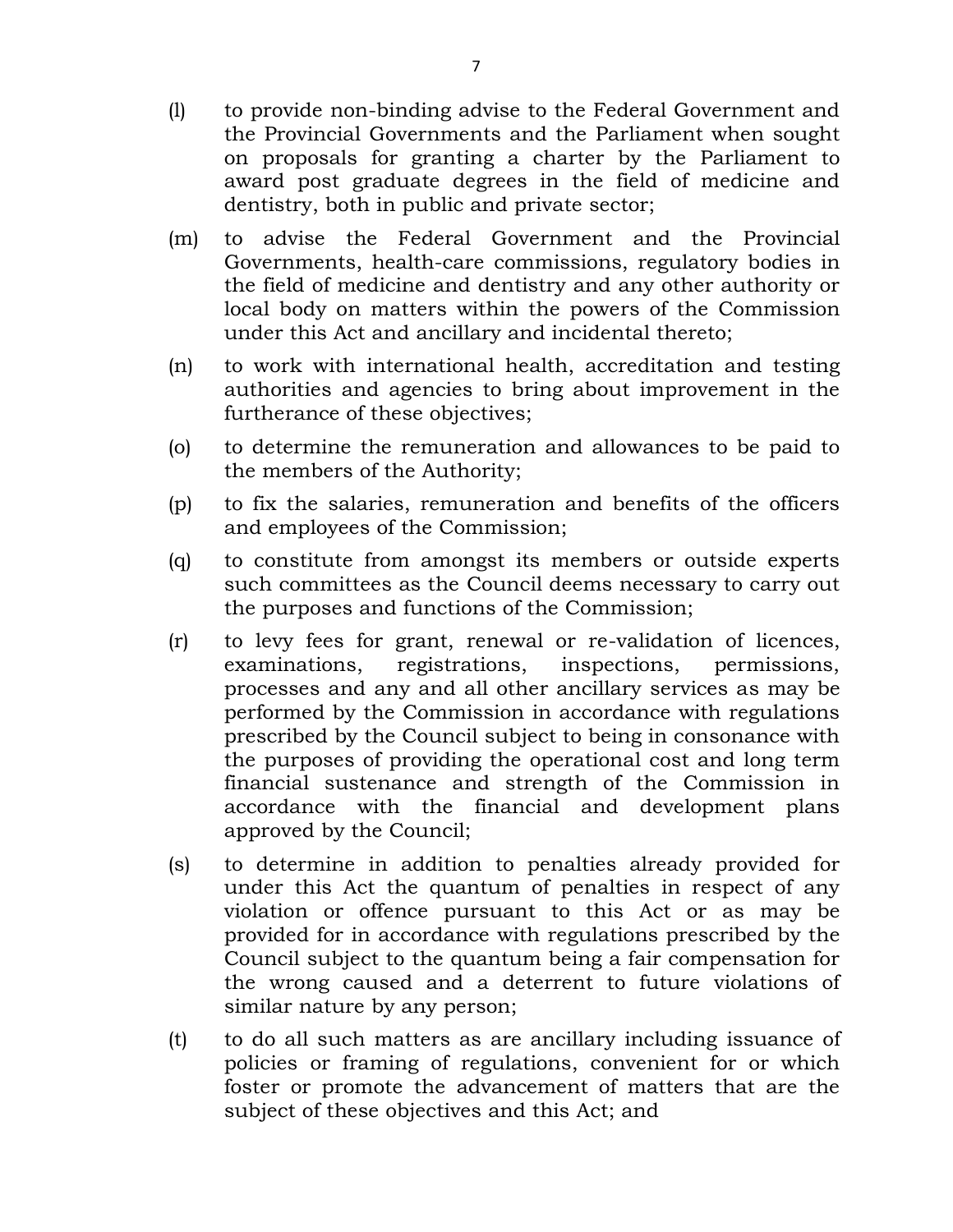(u) to hear appeals against any order, act or decision of the Authority or the National Medical and Dental Academic Board.

(3) The Council may, of its own motion or otherwise, call for and examine the record of any proceedings in which an order has been passed by any officer, committee or authority of the Commission for the purpose of satisfying itself as to the correctness, legality or propriety of any finding or order and may pass such orders as it may deem fit:

Provided that no such order shall be passed unless the person to be affected thereby is afforded an opportunity of being heard.

**9. Principal officers.-** (1) The following shall be the principal officers of the Council, namely:-

- (a) the President; and
- (b) the Vice-President.

(2) The President shall be the head of the Council and chair its meetings. In his absence, the Vice-President shall chair the Council meeting and perform the functions of the President for that meeting.

(3) The President, or the Vince-President in his absence or as and when delegated by him, shall be the signing authorities on behalf of the Council.

**10. Composition of National Medical and Dental Academic Board.-** (1) The Board shall comprise the following members to be notified after approval by the Prime Minister of Pakistan in the official Gazette, namely:-

- (a) the Chairman Higher Education Commission or his nominee;
- (b) the President of the College of Physicians and Surgeons of Pakistan;
- (c) one vice-chancellor or dean of a public medical university nominated by each Provincial Government from amongst the universities located in the respective province;
- (d) one vice-chancellor or dean of the medical faculty of a private university or college nominated by each Provincial Government from amongst the universities located in the respective province;
- (e) vice-chancellor or dean of a public medical university and the medical faculty of a private university or college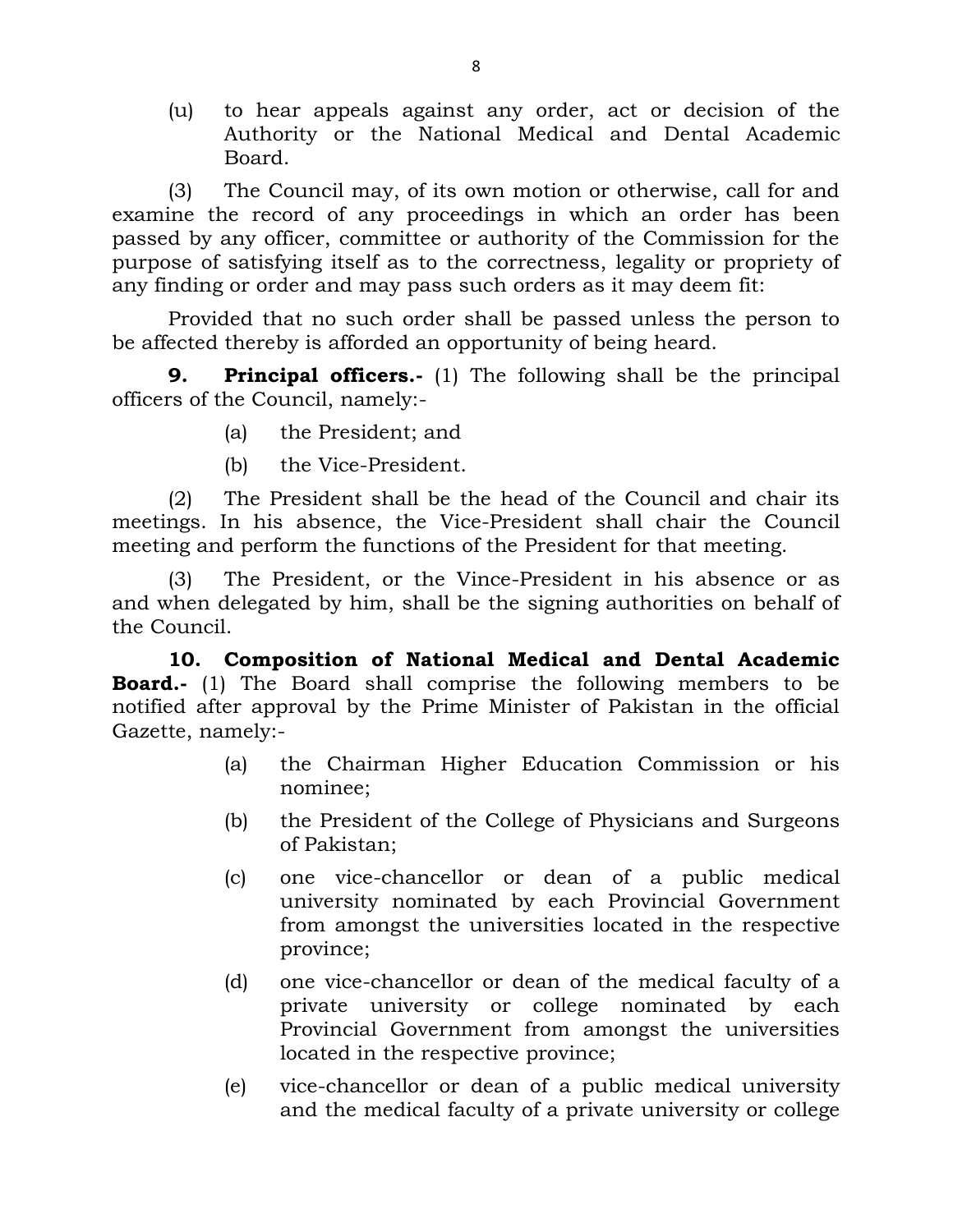nominated by the Federal Government from amongst the universities located in the Islamabad Capital Territory;

- (f) the principal of the Army Medical College;
- (g) three members of the clinical faculty of a public or private medical college with at least fifteen years experience as a licensed practitioner or ten years of experience as faculty nominated by the Prime Minister of Pakistan;
- (h) two members of the basic sciences faculty of a public or private medical college with at least fifteen years experience as a licensed practitioner or ten years of experience as faculty nominated by the Prime Minister of Pakistan; and
- (i) two dentists with at least fifteen years experience as a licenced practitioner or ten years of experience as dental faculty at a public or private dental college, nominated by the Prime Minister of Pakistan.

(2) After the notification of the members of the Board, the Council shall forthwith and not later than fifteen days from the issuance of notification call the first meeting of the newly constituted Board.

(3) The Chairman of the Board shall be appointed from amongst the members of the Board by the Federal Government.

(4) No act done by the Board shall be invalid on the ground merely of existence of any vacancy in or any defect in the constitution of the Board.

**11. Term of office of Board members.-** (1) The term of a Board member nominated to the Board shall be three years unless earlier withdrawn by the nominating or appointing authority for reasons to be disclosed to the member prior to such withdrawal. No member of the Board shall serve for more than two consecutive terms.

(2) If a member nominated to the Board under clauses  $(c)$ ,  $(d)$ ,  $(e)$ ,  $(g)$ , (h) or (i) of sub-section (1) of section 10 fails to attend three consecutive meetings of the Board without any valid reason or remains out of Pakistan for a continuous period exceeding one year, he shall cease to be the member of the Board and the nominating authority shall be required to nominate a new member in accordance with section 10.

(3) A member including the Chairman of the Board shall be removed by the Division if-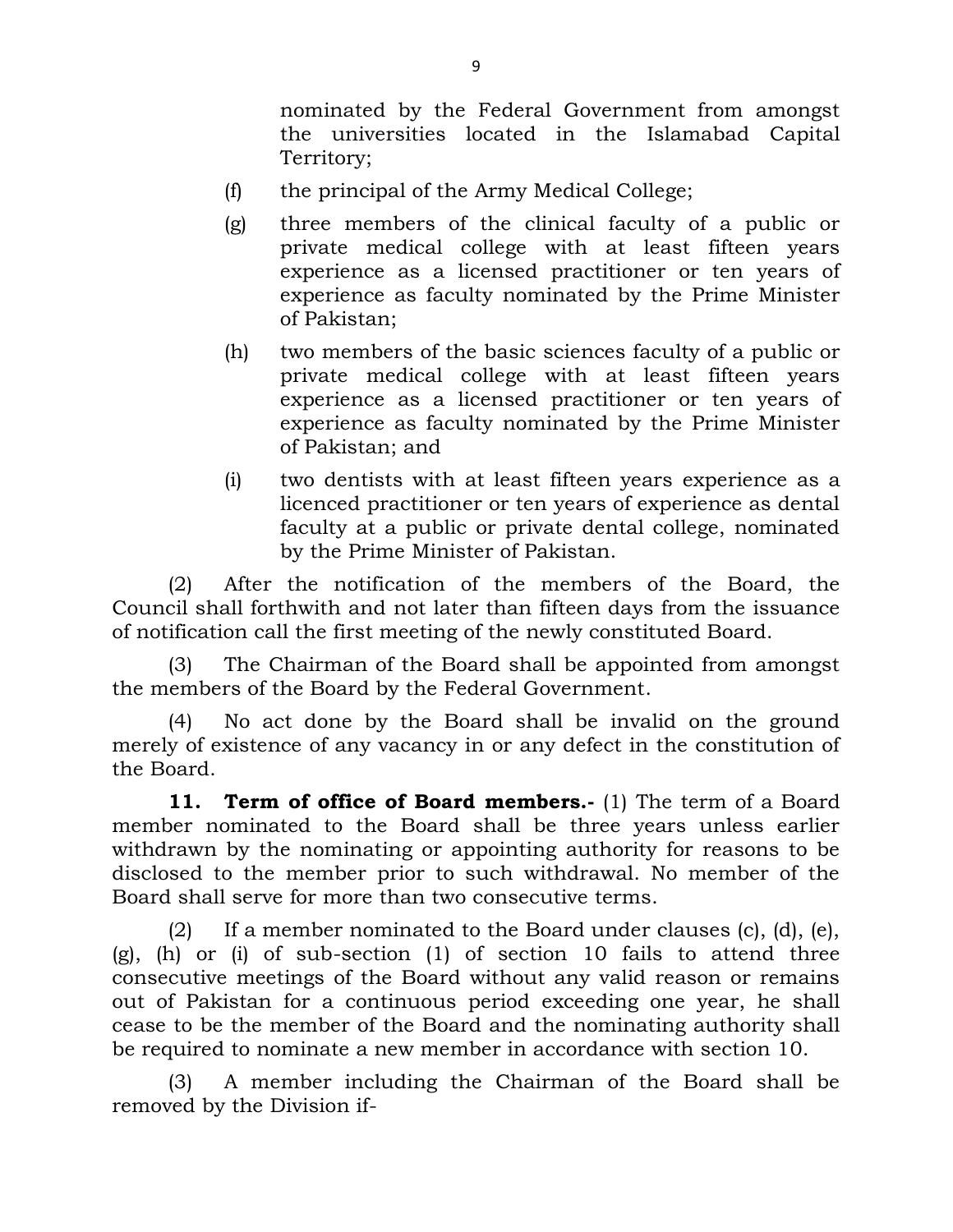- (a) his name has been removed from the register of practitioners as a result of inquiry under this Act; or
- (b) he becomes insane or is declared un-discharged insolvent by a competent court; or
- (c) he is convicted of a criminal offence involving moral turpitude, including un-professional and un-ethical conduct under this Act; or
- (d) his nomination is withdrawn in accordance with subsection (1).

(4) If the membership of a member is called in question on any of the reasons provided under sub-section (3) his membership shall be deemed suspended until the issuance of a notification of removal by the Division under sub-section (1).

(5) Where the said term of three years is about to expire in respect of any member, his successor may be nominated at any time within three months before the expiry of said term, but the successor shall not assume office until the expiry of the said term.

(6) A nominated member may, at any time, resign his membership by writing under his hand addressed to the President of the Council and the seat of such member shall be deemed to have fallen vacant from the date of acceptance of his resignation by the President.

(7) A vacancy in the Board shall be filled through the prescribed process of nomination under section 10, and the person nominated to fill the vacancy shall hold office for the remaining term of the vacancy. Any nomination required to fill a vacancy shall be submitted within fifteen days of such vacancy having occurred.

**12. Meeting of the Board.-** (1) The Board shall meet at least once in six months at the offices of the Commission on such date and at such time as may be decided by the Chairman. A notice of the meeting shall be issued at least fourteen days prior to the meeting.

(2) A meeting of the Board for a specific purpose may be called by the Council at a date and time to be determined by the President of the Council in consultation with the Chairman of the Board.

(3) A minimum of two-thirds of the members of the Board shall form a quorum and all of the acts of the Board shall be decided by a majority of the members present and voting.

**13. Powers and functions of the Board.-** (1) The Board shall have the following functions and powers, namely:-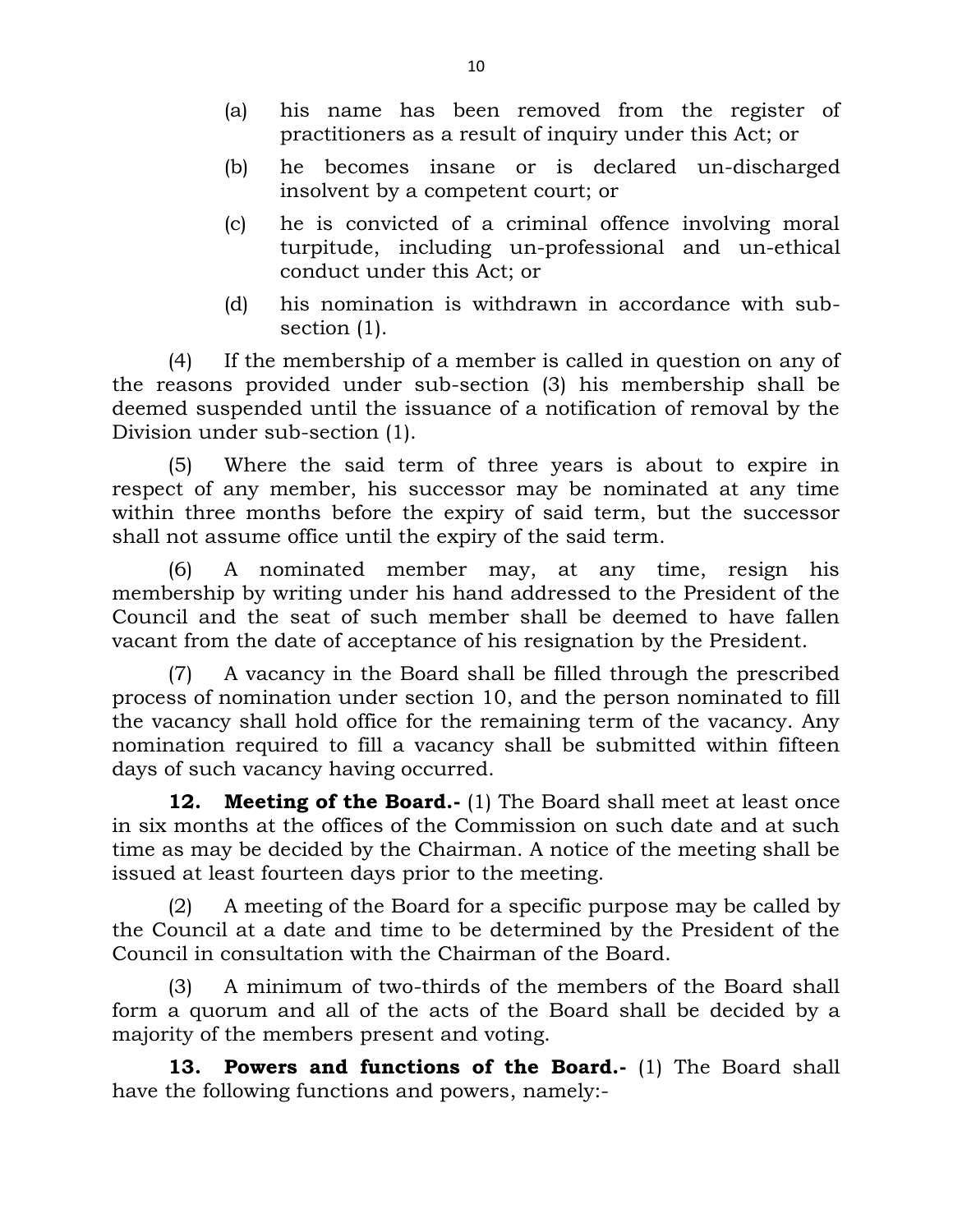- (a) to formulate accreditation standards, for undergraduate medical and dental programs of study based in Pakistan and recommend to the Council for its approval;
- (b) to formulate curriculum and scope of under-graduate medical and dental programs of study in Pakistan leading to general or specialist registration of the graduates of those programs to practice medicine and dentistry in Pakistan and recommend to the Council for its approval;
- (c) to formulate the examination structure and standards for the MDCAT for approval of the Council;
- (d) to formulate the examination structure and standards of the NLE for grant of provisional medical and dental practice licenses upon completion of under-graduate training and to set up and authorize a committee of not less than three persons to formulate the examination papers of NLE for approval of the Council;
- (e) to formulate the examination structure and standards for the NEB examinations of different levels and to setup and authorize a committee of not less than three persons to formulate the NEB examination papers for approval of the Council;
- (f) to formulate and recommend to the Council for its approval the standards, scope and structure of the licence re-validation standards (LRS) and to formulate the necessary procedures for re-validation of licences;
- (g) to review and issue recommendations in respect of the academic standard of any foreign institution referred by the Council; and
- (h) to recommend to the Council matters pertaining to policies for improvement of the quality of medical and dental practitioners and health-care in Pakistan.

**14. Secretary of the Commission.-** (1) The Council shall appoint through a transparent process on merit a Secretary of the Commission who shall act as the Secretary to the Council and the Board.

(2) The Secretary shall be appointed for a term of four years. No person shall be appointed as Secretary for more than two terms.

(3) The Secretary shall maintain all records of the Council and the Board including recording and issuing the minutes of all meetings of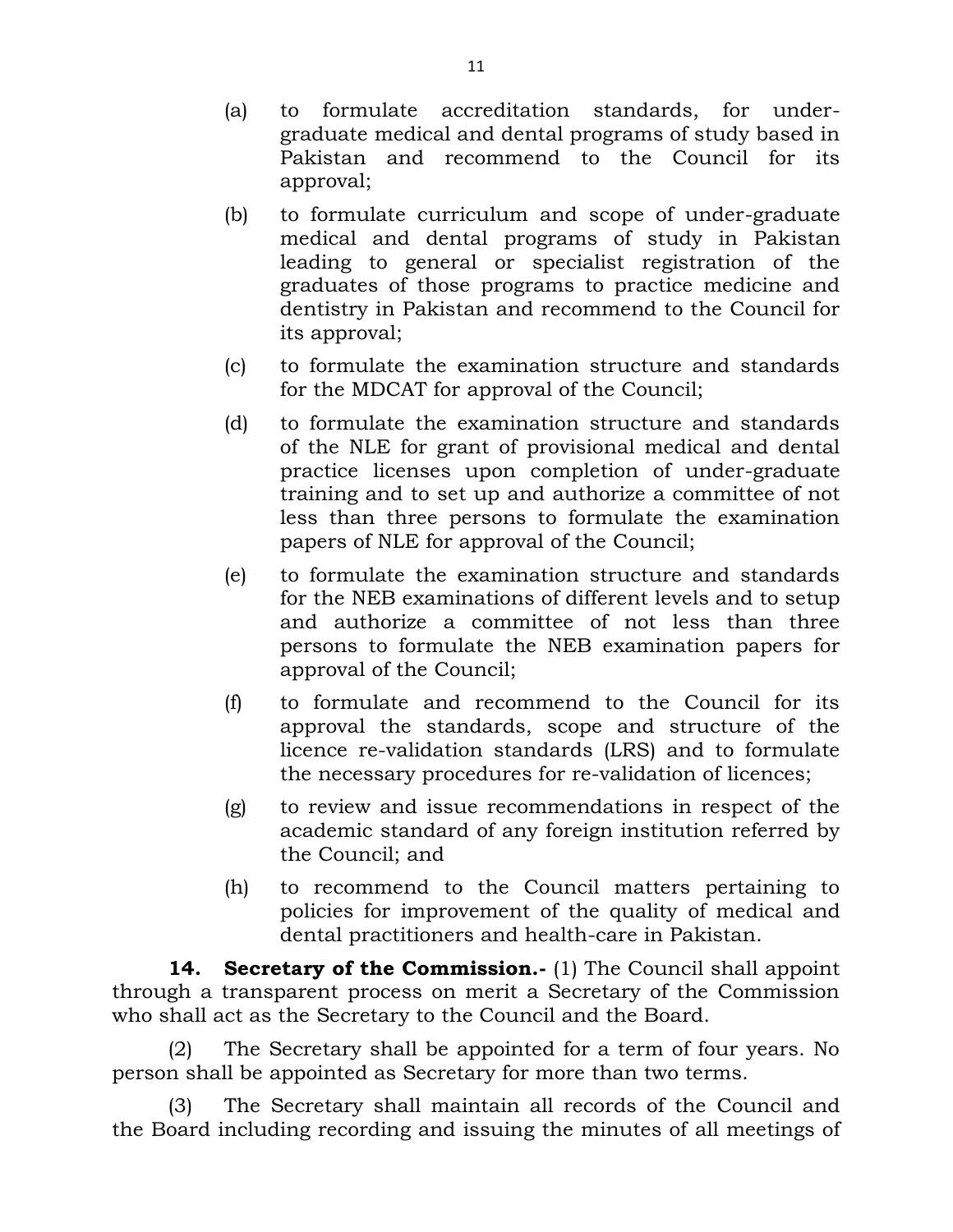the Council and the Board in real time and as approved at the relevant meeting and shall under his signatures issue all notifications and decisions of the Council and the Board as and when necessary.

(4) The Secretary shall be the custodian of the common seal of the Commission.

(5) The Secretary shall cause all minutes of the meetings of the Council and the Board as approved, audited accounts of the Commission and all notifications and decisions of the Council and the Board to be displayed on the website of the Commission and communicated to the Authority.

**15. Composition of the National Medical Authority.-** (1) The National Medical Authority shall consist of the following members, namely:-

- (a) Member Education and Evaluation;
- (b) Member Examinations;
- (c) Member Licensing;
- (d) Member Information Technology;
- (e) Member Finance;
- (f) Member Legal; and
- (g) Member Administration.

(2) The Council shall appoint the members through a transparent process on merit for a term of four years. No member shall be appointed for more than two terms as a member.

(3) The Federal Government on the recommendations of the Council shall from amongst the members listed in clauses (a) to (c), of sub-section (1), appoint one member as the executive member who shall act as the executive and administrative head of the Authority to exercise such functions in accordance with regulations as may be made by the Council.

(4) The Federal Government on the recommendations of the Council may increase the number of members.

(5) The Council shall determine the role and responsibilities of each member and may modify, add or amend as necessary.

(6) A member of the Authority shall not have any direct or indirect financial interest in, or have business connection with any person, establishment, institution or organization which owns or operates a medical or dental institution or renders any service which is regulated by the Commission.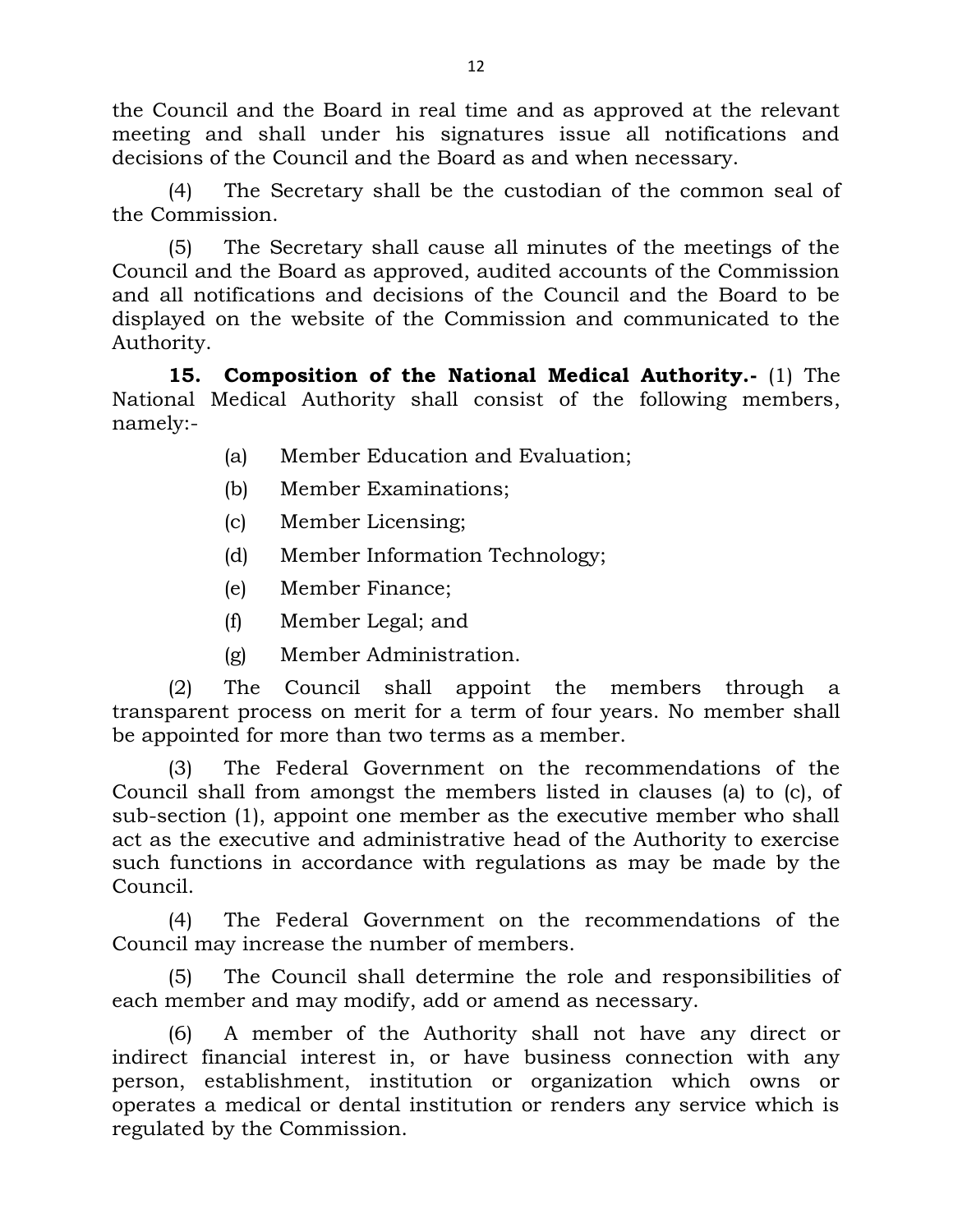**Explanation.**- For the purpose of this sub-section, any involvement of the spouse or blood relation of any member of the Authority with any establishment, institution or organization shall be considered as a direct financial interest or connection of the member with such establishment, institution or organization.

(7) A member of the Authority may resign from his office by writing under his hand addressed to the President of the Council, or may be removed from his office if, on an inquiry by the Council, he is found unable to perform the functions of his office because of mental or physical disability or on account of misconduct, including corruption and dis-honesty or having been convicted of a criminal offence.

(8) All decisions of the Authority shall be taken by the concurrence of a majority of the members.

(9) No act or proceeding of the Authority shall be invalid by reason only of the existence of a vacancy in, or a defect in the constitution of the Authority.

**16. Functions and powers of the Authority.-** (1) Subject to the approval of the Council, the Authority shall have the following functions and powers, namely:-

- (a) to perform all functions and duties as prescribed in this Act or as prescribed or directed by the Council;
- (b) to recommend the annual budget of the Commission to the Council for approval;
- (c) to cause for an annual audit to be conducted of the Commission and presented to the Council for approval;
- (d) to prepare and maintain the accounts of the Commission and ensure the funds of the Commission are expended on the purposes as approved by the Council;
- (e) manage the assets, liabilities, receipts, expenditures, funds and investments of the Commission;
- (f) to conduct all examinations provided for under this Act;
- (g) to carry out assessments of any institution or organization in Pakistan or outside Pakistan for purposes of recognition of training or for grant of registration and issuance of licences to persons pursuant to qualifications issued by such institution or organization;
- (h) to implement all decisions of the Council and the Board;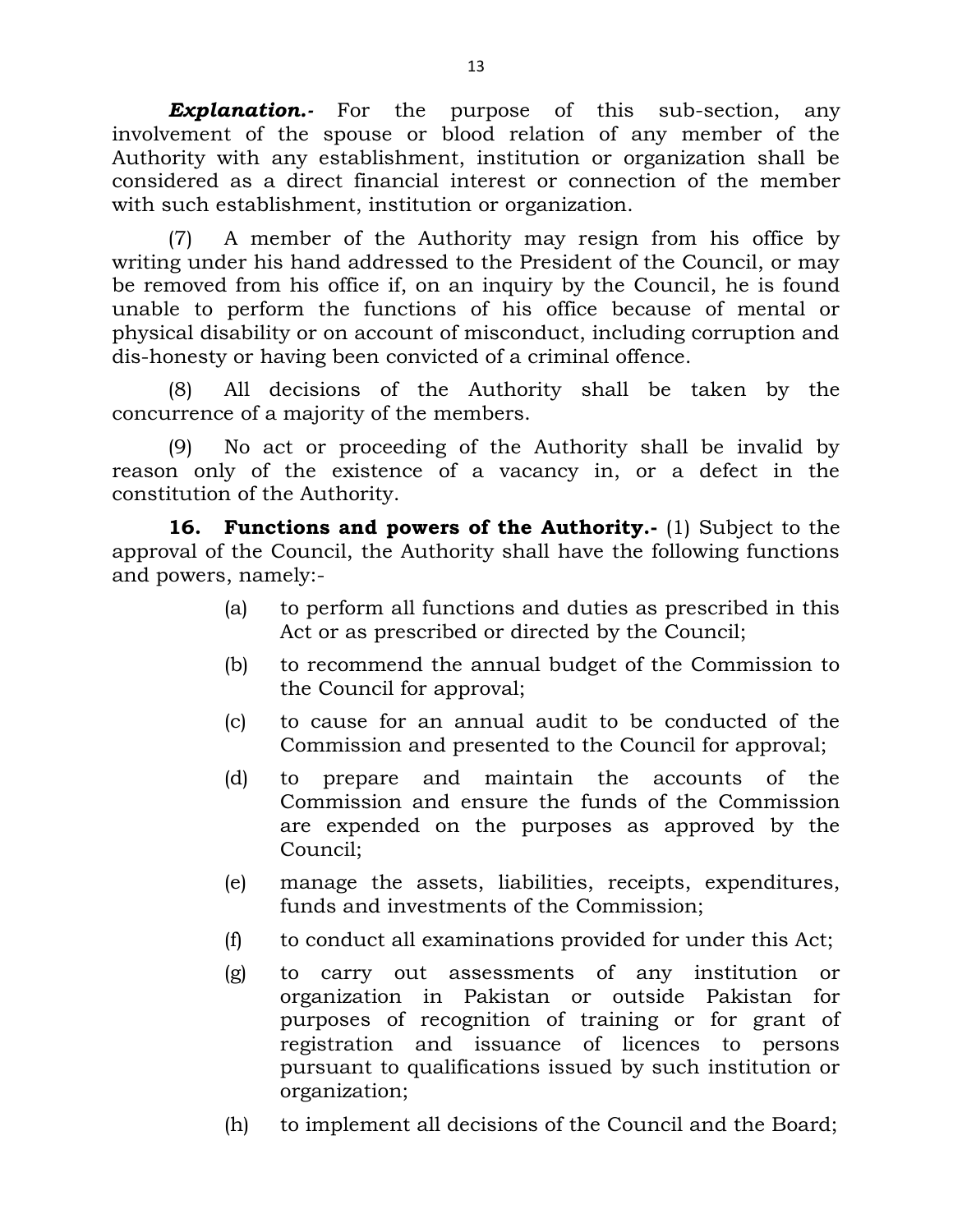- (i) to maintain a register of registered and licensed medical and dental practitioners in the prescribed manner and make the information publicly available;
- (j) to maintain a register of all institutions in Pakistan and outside Pakistan recognized by the Council for purposes of training or grant of post graduate qualifications; and
- (k) maintain any other register or record for public consumption as may be directed by the Council.

(2) The Authority shall exercise all powers as shall enable it to effectively perform its functions.

**17. Committees of the Council.-** The Council and the Board shall have the power to constitute necessary committees comprising of its members and such other persons as the Council and the Board deem proper for undertaking the functions of the Council or to advise and assist the Council and the Board in exercise of its powers.

**18. Medical and dental colleges admissions tests (MDCAT).-** (1) The Authority shall conduct annually on a date approved by the Council and as per standards approved by the Board a single admissions test which shall be a mandatory requirement for all students seeking admission to medical or dental under-graduate programs anywhere in Pakistan.

(2) No student shall be awarded a medical or dental degree in Pakistan who has not passed the MDCAT prior to obtaining admission in a medical or dental college in Pakistan:

Provided that such requirement shall be mandatory for all students who have been enrolled in medical or dental under-graduate programs in the year 2021 and thereafter.

(3) The admission to medical or dental programs conducted by public colleges shall be regulated as per the policy of the Provincial Governments strictly on merit and admission to a private college shall be in accordance with the criteria and requirements stipulated by the private college at least one year in advance of admissions including any additional entrance test as may be conducted by a private college subject to any conditions imposed by the relevant university to which such college is affiliated:

Provided that the marks obtained by a student in the MDCAT conducted by the Authority shall constitute a minimum of fifty percent of the weightage for the purposes of admission in the public colleges.

**19. Standards of medical and dental education.-** (1) All universities shall ensure that all medical and dental colleges at the time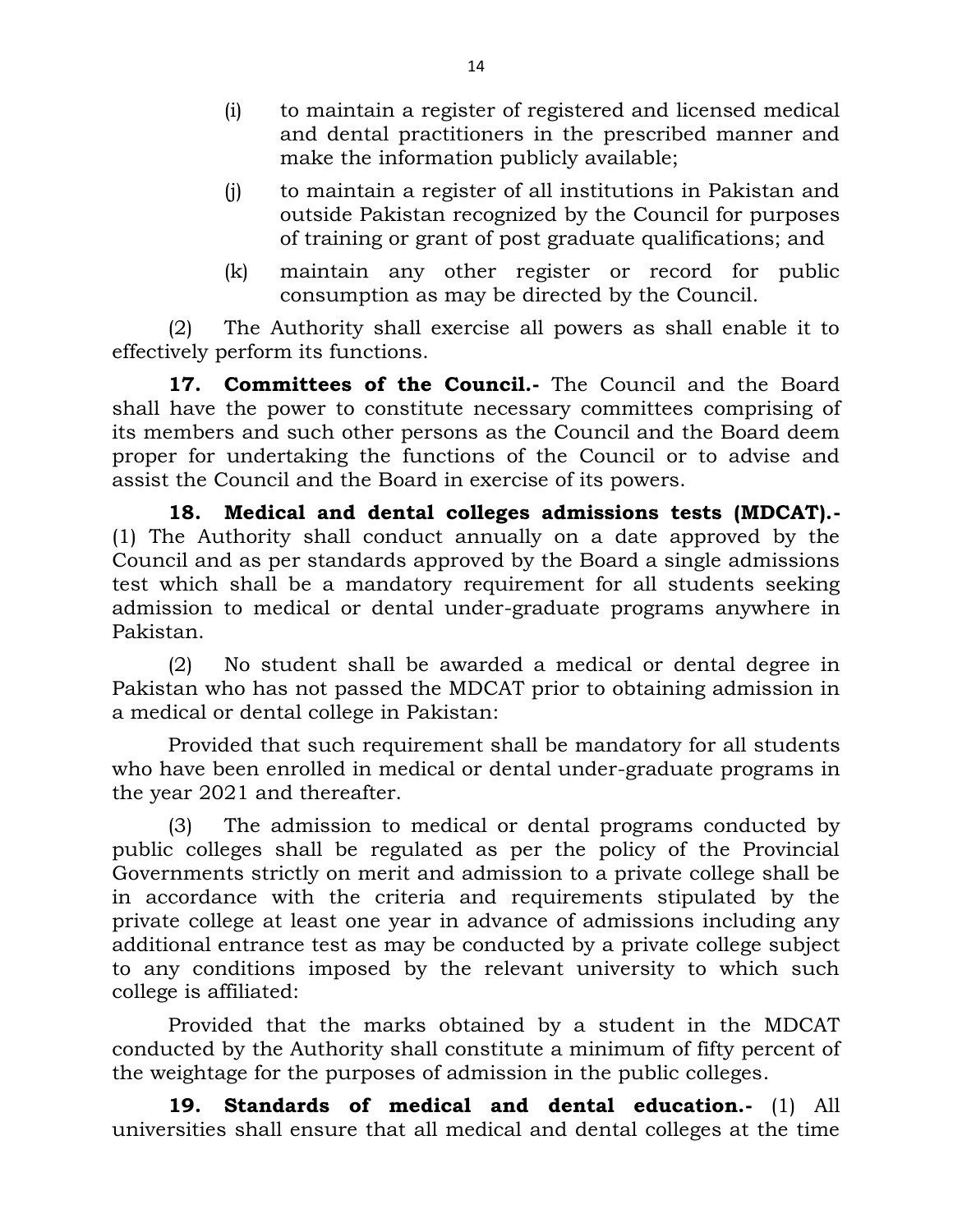of seeking affiliation fulfill and thereafter consistently maintain the accreditation standards including the maximum students in each year permitted consequent to the accreditation standards, for under-graduate medical and dental programs of study based in Pakistan as formulated by the Board and approved by the Council:

Provided that every private medical and dental college seeking affiliation shall be a body corporate registered as a limited company under the Companies Act, 2017.

(2) All universities shall ensure that all affiliated or constituent colleges conduct programs of study for grant of under-graduate medical or dental degrees as per the curriculum and scope of under-graduate medical education prescribed by the Board and approved by the Council.

(3) All universities shall ensure that all affiliated or constituent colleges within thirty days of completing their admissions each year provide to the Authority particulars of the students enrolled and further provide any change in the status of the student during the students period of studies including discontinuation of studies or transfer to another college within fifteen days of such change occurring.

(4) All universities shall within ten days of students having successfully completed the program of study and passed their final examinations inform the Authority verifying the results to enable the student to be registered for taking the NLE.

(5) The standard and structure of faculty shall be regulated as prescribed by either the Higher Education Commission or the university to which a college is affiliated or any other law applicable to a public teaching institution subject to the minimum standards determined by the Board.

(6) Any violation by a medical or dental college shall be actionable by the accrediting university in accordance with regulations as may be prescribed by the Higher Education Commission.

(7) All medical and dental colleges shall, at least three months prior to initiating the annual admissions process, publicly declare the fixed tution and all ancillary fee structure on an annual basis for the entire program of study in which the students are seeking enrollment and which fee structure shall not be enhanced during the students period of enrollment at the college. No medical or dental college shall seek, demand or receive from a student or a student's family, directly or indirectly, any donation or other payment prior to or at the time of admission or thereafter during the period of the students continuing enrollment at the college whether as consideration for grant of admission or otherwise.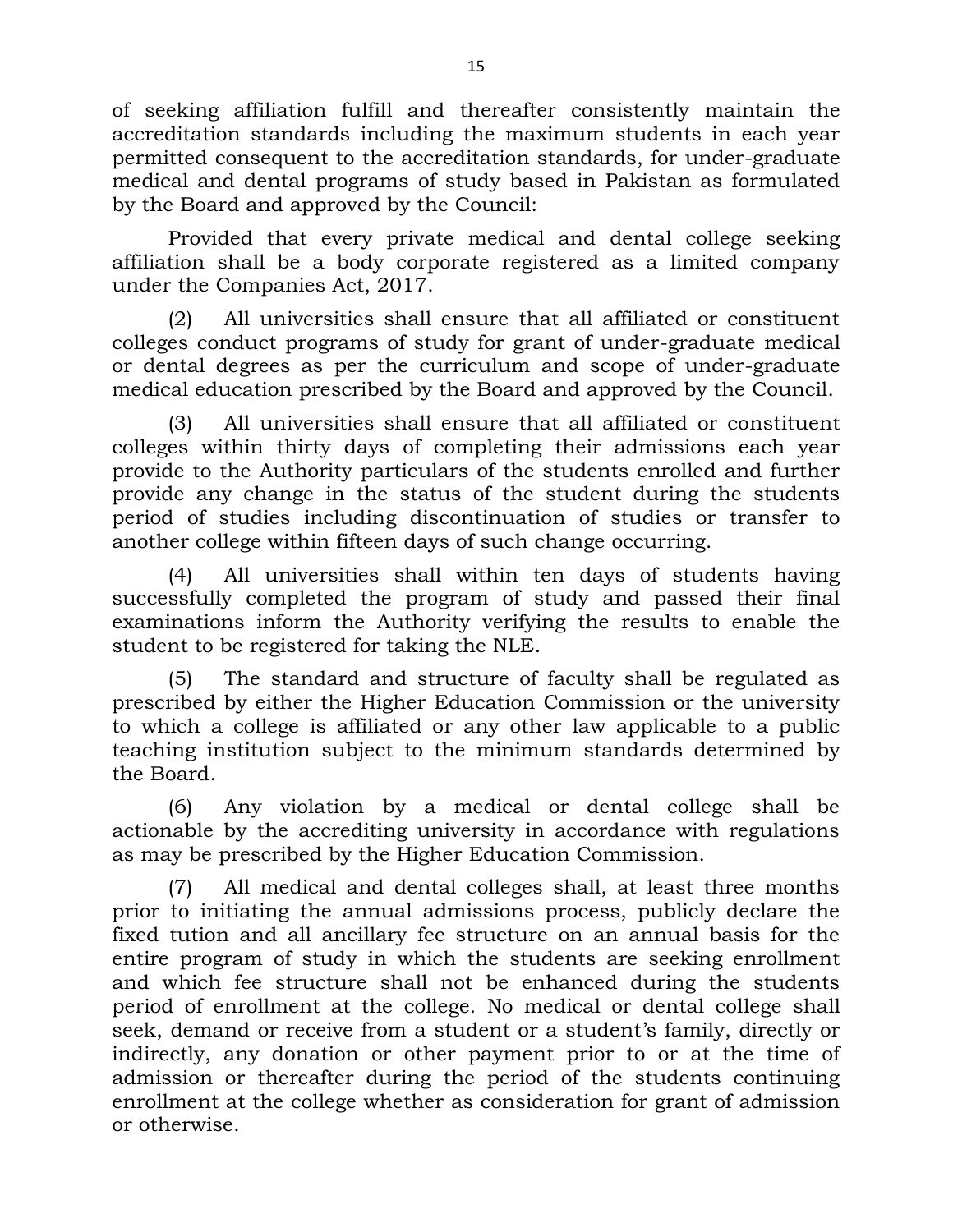(8) At the beginning of each year, an under-graduate medical or dental program of the medical and dental colleges shall submit their annual financial statements for the previous year and any other years required by the Commission, proposed fee structure and its justification to the Authority.

(9) The private medical and dental colleges may obtain affiliation with any university having a medical faculty, duly recognized by HEC subject to such university subject to its territorial jurisdiction.

**20. National licensing examination (NLE).-** (1) The Authority shall at least twice a year as per schedule approved by the Council conduct the NLE. Passing the NLE shall be mandatory for obtaining a full licence. The NLE shall be substantially based on objective computer based multiple choice questions and a practical component if determined by the Council:

Provided that there shall be no limit on the number of times a person may attempt the NLE:

Provided further that Pakistan armed forces cadets who upon successful completion of their under-graduate degree program and prerequisite military training are commissioned in the Pakistan armed forces shall be granted an armed forces provisional licence and shall qualify their NLE during service as regulated by the service head quarters prior to grant of full licence.

(2) A person, having obtained an under-graduate medical or dental qualification issued by a university in Pakistan or an undergraduate medical or dental qualification issued by a foreign institution duly recognized by the Commission, shall be granted a provisional licence to undertake his house job within fourteen days of verification of their qualification by the granting institution:

Provided that the person to whom a provisional licence is granted shall complete the mandatory requirement of passing the NLE at any time prior to issuance of full licence.

(3) Any medical or dental practitioner who has obtained a licence to practice in any foreign country after having qualified from Pakistan or from a foreign institution recognized by the Commission and does not hold a postgraduate qualification recognized by the Council, shall be required to qualify the NLE for grant of a full licence to practice in Pakistan:

Provided that a medical or dental practitioner who has obtained a licence to practice in a foreign country or qualified from a foreign institution, not recognized by the Commission, but has acquired a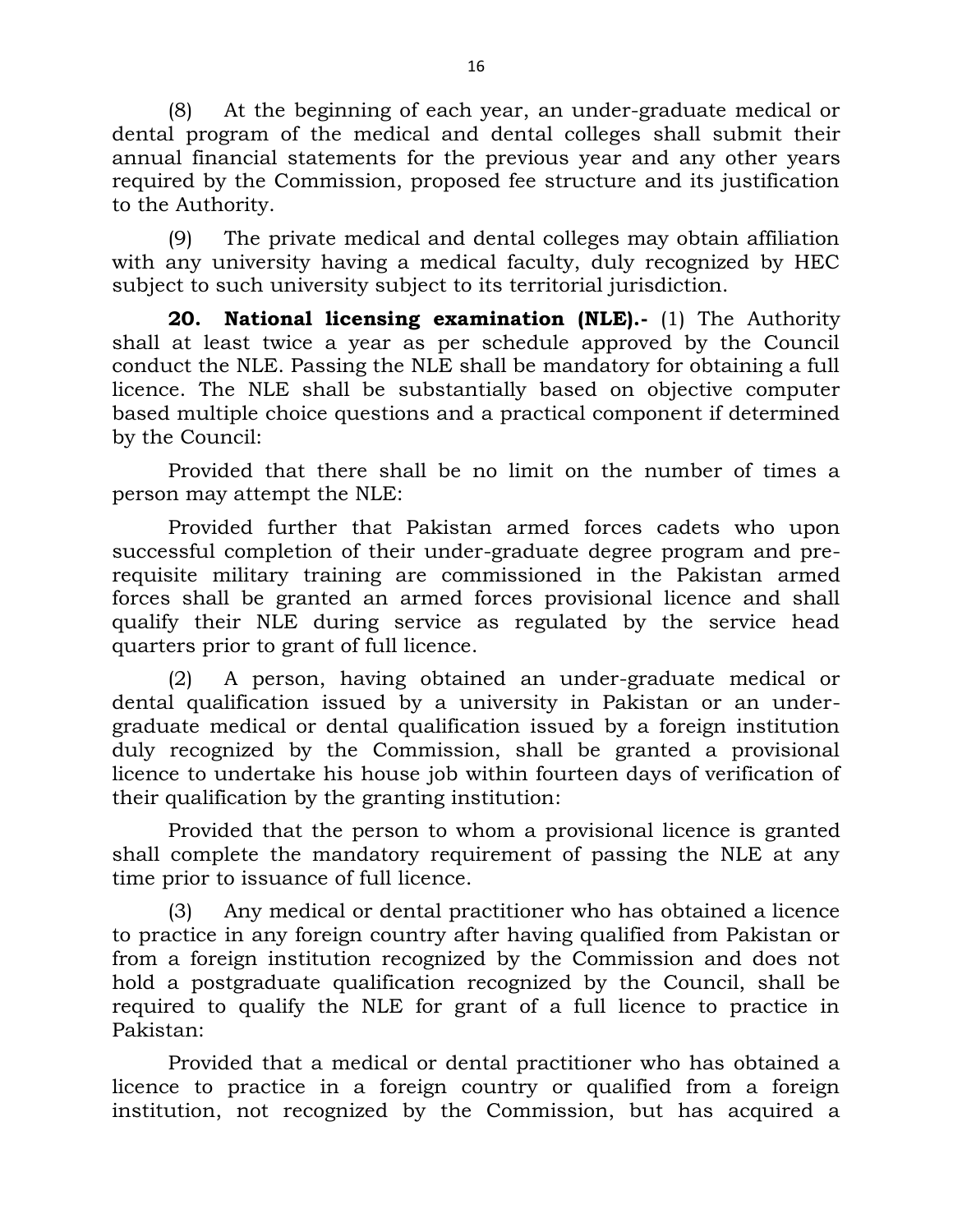postgraduate qualification in Pakistan or from a foreign institution recognized by the Council shall not be required to qualify the NLE and shall be granted a full licence to practice on the basis of the recognized postgraduate qualification.

**21. National equivalence board examination.-** (1) The Authority shall at least twice a year as per schedule approved by the Council conduct the NEB to assess and oversee the assessment of the knowledge, clinical skills and professional attributes of students who have partially completed a medical and dental program in a foreign institution and are seeking transfer to and admission in a medical or dental college in Pakistan. The NEB shall be substantially based on objective computer based multiple choice questions.

(2) Any student who has been enrolled in a medical or dental institution or college outside Pakistan and has completed more than two years of the program may seek transfer and admission to a medical or dental college in Pakistan subject to qualifying the relevant standard of the NEB for the prescribed period of each program of study pursuant to which the student shall be qualified to obtain admission in the immediately subsequent year.

(3) A student shall be required to take the NEB within twelve months of having left his program of study outside Pakistan in order to be eligible for admission to a medical or dental college in Pakistan.

**22. Recognition of post graduate, additional or alternative qualifications.-** (1) The Council may subject to assessment and recommendation by the Authority, approve and recognize a post graduate, additional or alternative qualification offered by an institution in Pakistan.

(2) The Council may where necessary seek professional advice or the opinion of the relevant faculty of the College of Physicians and Surgeons, or of a university, to assess a recommendation for approval of a post graduate, additional or alterative qualification.

**23. Recognition of medical institutions for grant of post graduate, additional or alterative qualification.-** (1) The Council shall recognize postgraduate medical and dental qualifications or diplomas given by the College of Physicians and Surgeons of Pakistan:

Provided that no honorary qualification or diploma declared to be honorary by the College of Physicians and Surgeons of Pakistan shall be recognized by the Commission.

(2) The Council may subject to assessment and recommendation by the Authority, grant recognition to a medical institution in Pakistan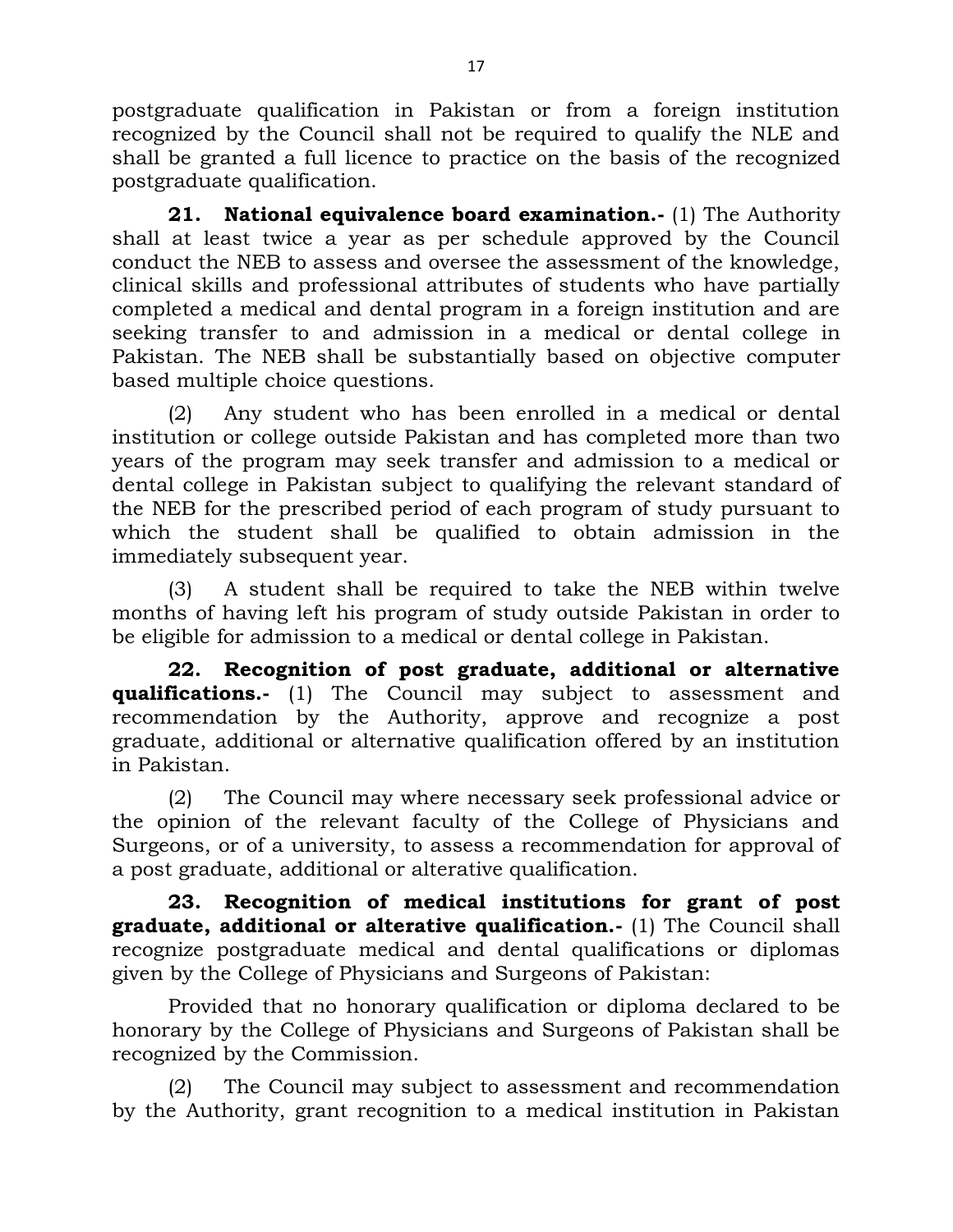which trains or grants or both trains and grants recognized post graduate, additional or alterative qualifications for purposes of practice of medicine or dentistry.

(3) Any medical institution or medical university requesting recognition in pursuance of sub-section (2) may apply to the Commission in the prescribed manner.

(4) Upon receipt of application made in pursuance of sub-section (3), the Authority shall within a period of three months scrutinize the application and if satisfied that the application is in conformity with the prescribed procedure, shall recommend the same to the Council for its approval.

**24. Recognition of foreign post graduate, additional or alternative medical or dental qualification.-** (1) The Council may subject to assessment and recommendation by the Authority recognize any post graduate, additional or alternative medical or dental qualifications granted by a foreign institute.

(2) The Council may where necessary seek the opinion of the relevant faculty of the College of Physicians and Surgeons, or of a university, and in addition thereto the opinion of the foreign authority of the country where such foreign institution is located to assess a recommendation for approval of a post graduate, additional or alterative qualification.

(3) The Authority shall assess for purposes of recommendation any foreign qualification either on the application of a foreign institution or upon an application by a person having acquired a previously unrecognized qualification. The Authority shall conduct and complete its assessment within three months of an application being made.

**25. Recognition of foreign institutions for under-graduate, post graduate, additional of alternative qualification.-** (1) The Council may subject to assessment and recommendation by the Authority recognize any foreign institution which grants an under-graduate medical or dental qualification or a recognized foreign post graduate, additional or alterative qualification.

(2) The Authority shall assess for purposes of recommendation any foreign institution either on the application of such foreign institution or upon an application by a person having acquired a recognized qualification from a previously un-recognized foreign institution. The Authority shall conduct and complete its assessment within three months of an application being made.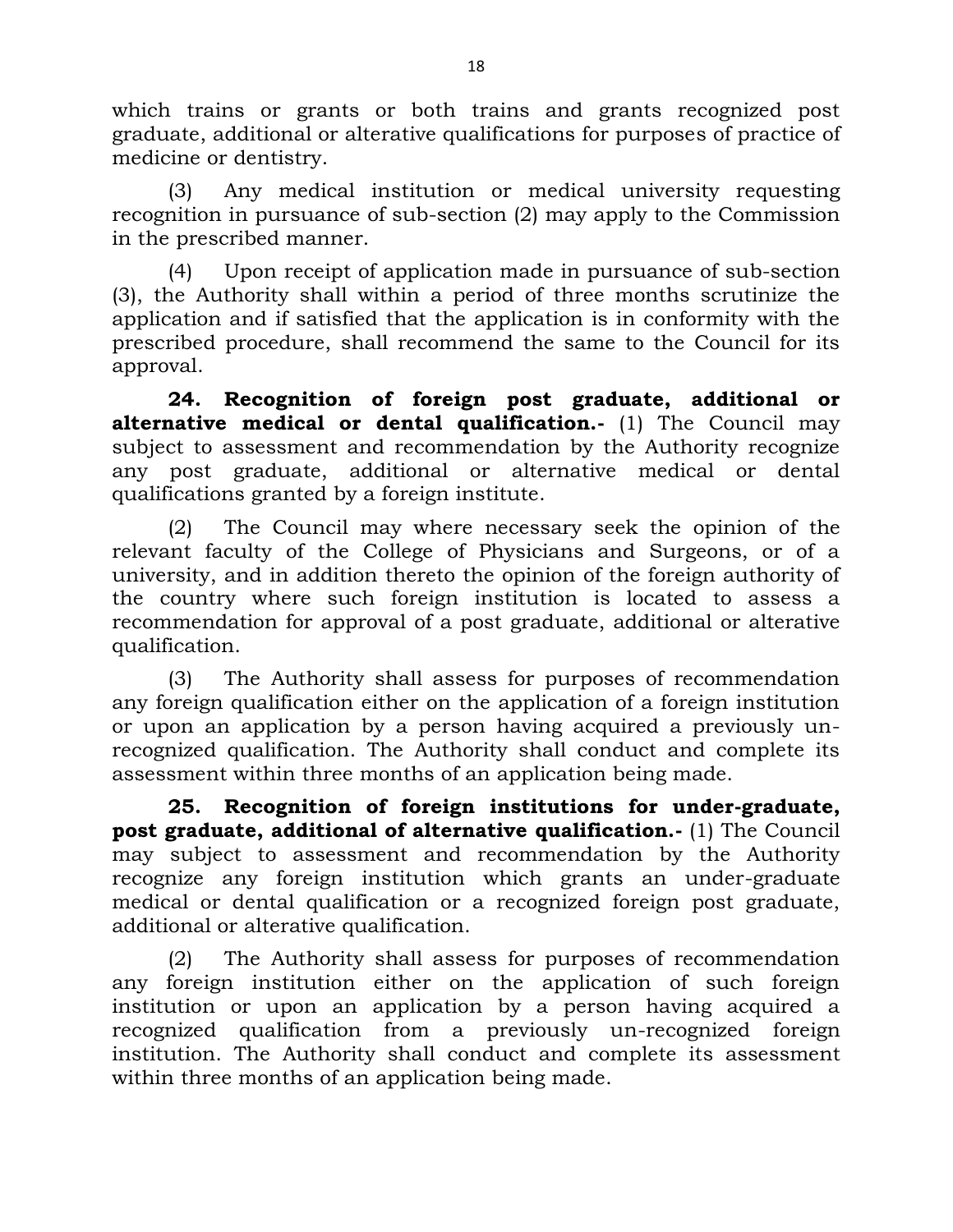**26. Recognition of continuous professional development opportunity providers.-** The Council on the recommendation of the Authority may grant recognition to any organization in Pakistan or outside Pakistan, which provides opportunities of continuous professional development to the registered medical and dental practitioners.

**27. House job.-** (1) Every person having obtained a provisional licence under sub-section (2) of section 20 shall be required to undergo and successfully complete a mandatory one year house job, internship or foundation year, by whatever name called, at an institution recognized by the Commission or an equivalent of a house job outside Pakistan as may be recognized by the Commission.

(2) Every medical or dental college in Pakistan shall be responsible to provide a paid house job, at its own affiliated teaching hospital to all of its graduates have acquired a provisional licence. Failure to provide a house job shall result in the medical or dental college reimbursing the stipend paid to the graduate by the training hospital where the graduate obtains house job training:

Provided that in the event the graduate opts voluntarily to pursue training in any other teaching hospital, their salary or stipend shall not be the responsibility of the medical or dental college of the graduate:

Provided further that the stipend or salary paid to house officers shall be determined by the Provincial Government or Federal Government as applicable for public colleges and private colleges shall pay a stipend or salary not being less than the amounts applicable to public colleges.

(3) A house job, internship or foundation year shall consist of full time and structured training as specified by the Board and approved by the Council.

(4) The teaching hospital shall issue on the conclusion of the house job a certificate confirming that the provisional licence holder has satisfactorily completed the mandatory house job modules for grant of full licence.

**28. Recognition of hospitals or institutions for house job or internship or foundation year training.-** (1) The Authority shall upon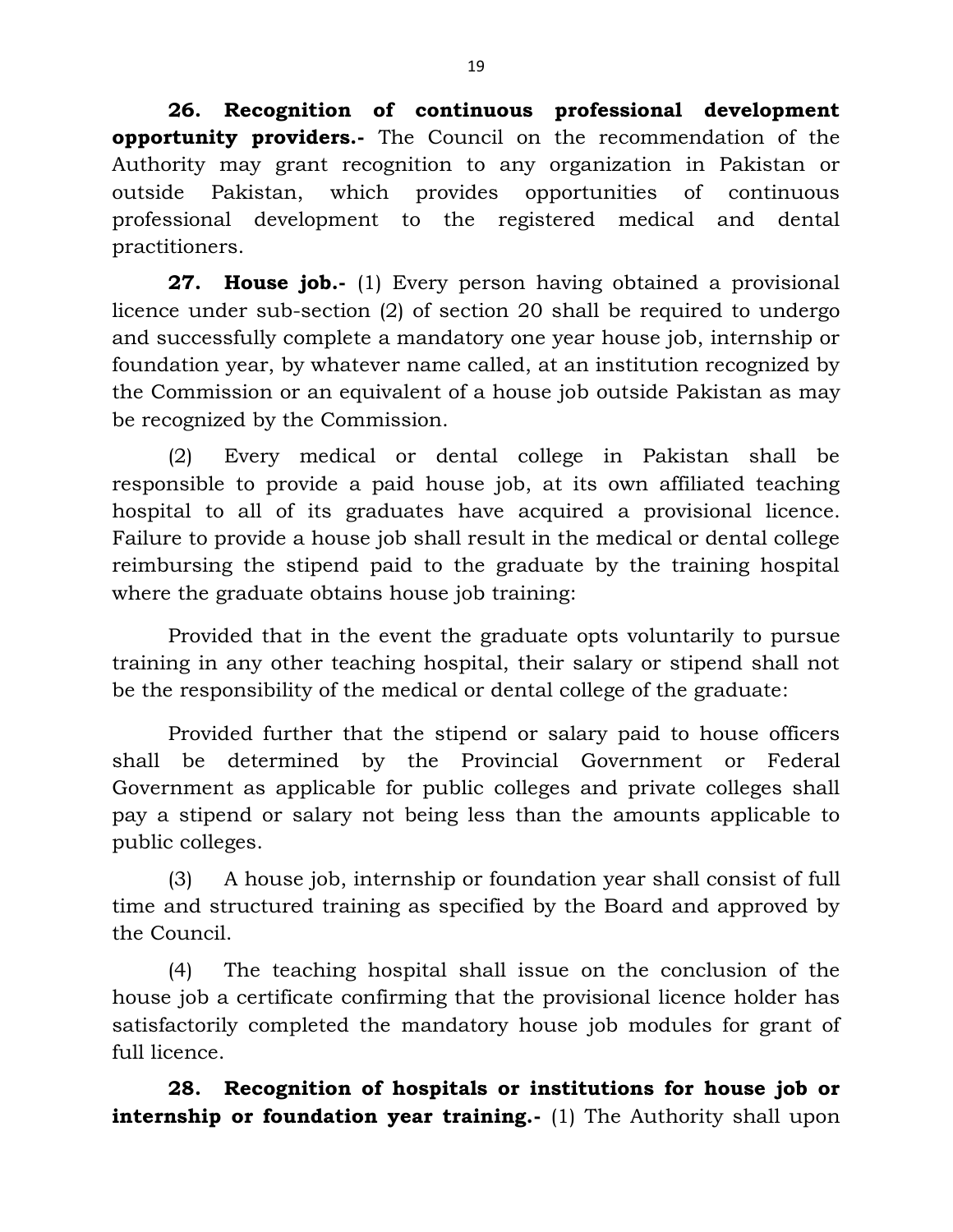inspection and assessment recommend to the Council for grant of recognition to any hospitals or institutions in Pakistan which train for house job or internship or foundation year, as the case may be.

(2) Upon the grant of approval for recognition by the Council, the hospital or institution shall be entitled to train for house job or internship or foundation year after the date of notification of approval.

(3) The Council shall recognize any foreign teaching hospital or institution recognized by the regulatory authority of such country for purposes of imparting house job, internship, foundation year or clinical training by whatever name called.

**29. Licensing.-** (1) The Authority shall grant a full licence to practice basic medicine or dentistry as a general practitioner to a person who subsequent to qualifying the NLE has completed his mandatory one year house job or foundation year or internship satisfactorily or has successfully completed a house job, internship or foundation year equivalent to a house job at a foreign teaching hospital or institution recognized under sub-section (3) of section 28.

(2) A general practitioner may treat all ordinarily recognized common medical or dental ailments and shall not practice in fields or specialties, as recognized by the Commission for which formal training is required subject to any restrictions prescribed by the Council. In life saving emergencies treatment may be provided until ordinarily recognized specialist services can be obtained or a safe referral can be ensured. No practitioner shall represent himself as a specialist or practice as a specialist, without having appropriate qualifications, recognized and duly registered by the Commission.

(3) The Authority shall cause for the registration of a recognized post graduate, alternative or additional qualification on the licence of a medical or dental practitioner where such qualification permits the medical or dental practitioner to represent and practice such speciality in consonance to such qualification.

(4) The Authority shall grant to a person licensed in a foreign country and in training in a foreign institution, a temporary licence for a fixed period of time to enable the person to take an elective training in a recognized institution in Pakistan which has accepted the person for training.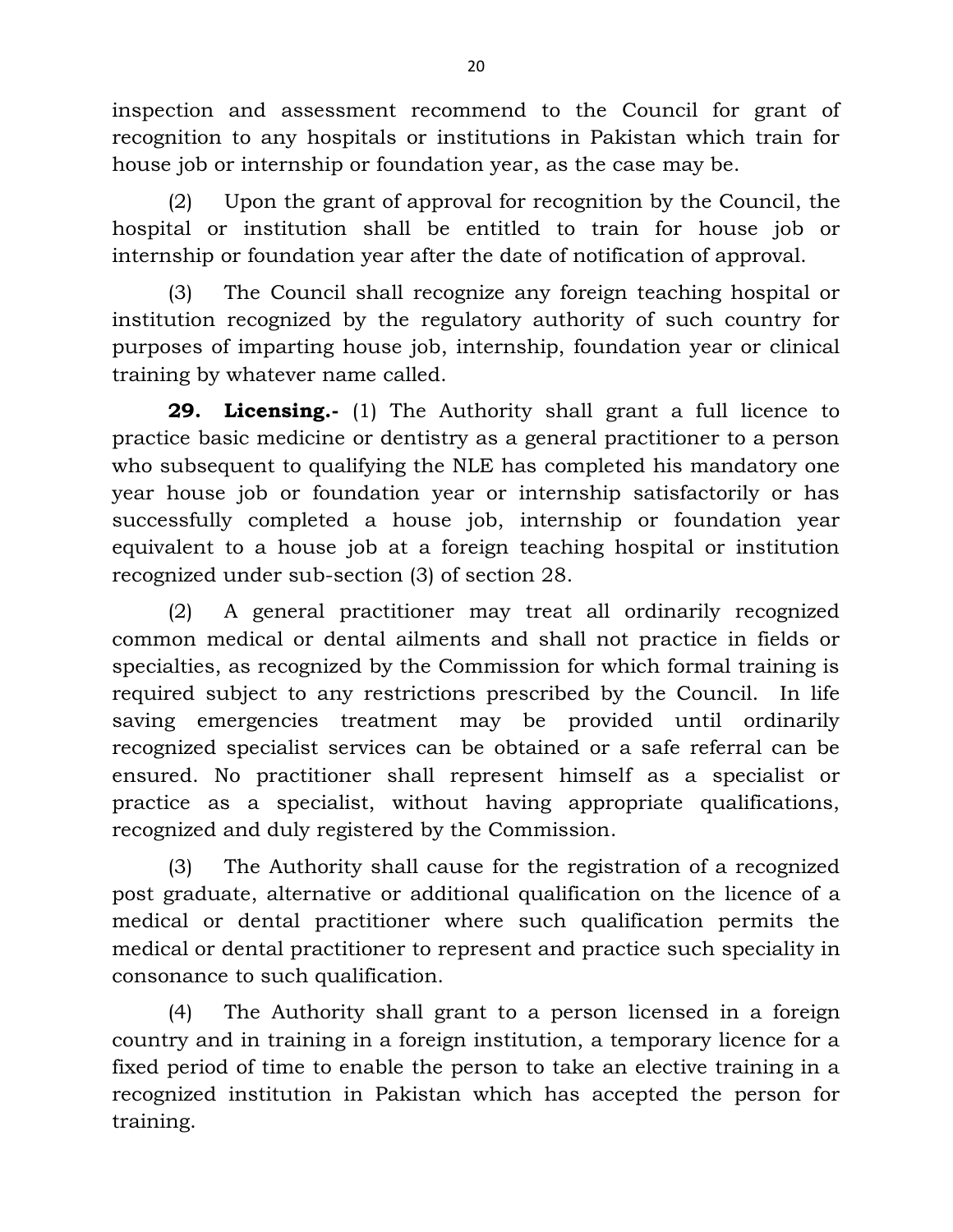(5) The Authority shall grant to a person duly licensed in a foreign country a speciality recognized in the foreign country a temporary licence for a fixed period of time to enable the person to provide training or perform surgical or other procedures or teach in a recognized institution in Pakistan.

(6) The Authority shall cause for the registration and issuance of a licence under sub-sections (1), (3) and (4) to be completed within fourteen days of the applicant having submitted his application or reject the same for reasons to be stated.

(7) Every licensed practitioner shall be responsible to maintain his licence as valid and in good order. A practitioner shall not be permitted to practice in the absence of a valid licence issued by the Authority.

(8) No medical or dental practitioner shall be permitted to represent in Pakistan as having acquired or seek to practice a speciality unless the same is duly registered on his licence by the Authority.

(9) Every licensed medical or dental practitioner shall be required to revalidate his licence every five years in the manner and on terms determined by regulations prescribed by the Council.

(10) Every licensed practitioner shall be bound by the code of ethics promulgated by the Authority.

(11) Notwithstanding anything to the contrary contained in any other law for the time being in force, no medical certificate or prescription or medical or dental advice shall be considered valid unless obtained from a medical or dental practitioner having a valid provisional or full licence.

(12) No person shall be entitled to recover any charge in any court of law for any medical, dental or surgical advice or attendance or for the performance of any operation or intervention or for any medicine prescribed or supplied unless he is a registered medical or dental practitioner having valid registration with the Authority:

Provided that a person licensed under any other law to practice some other form of medicine may prescribe medicine permissible under such law commensurate with the scope of his qualifications and training.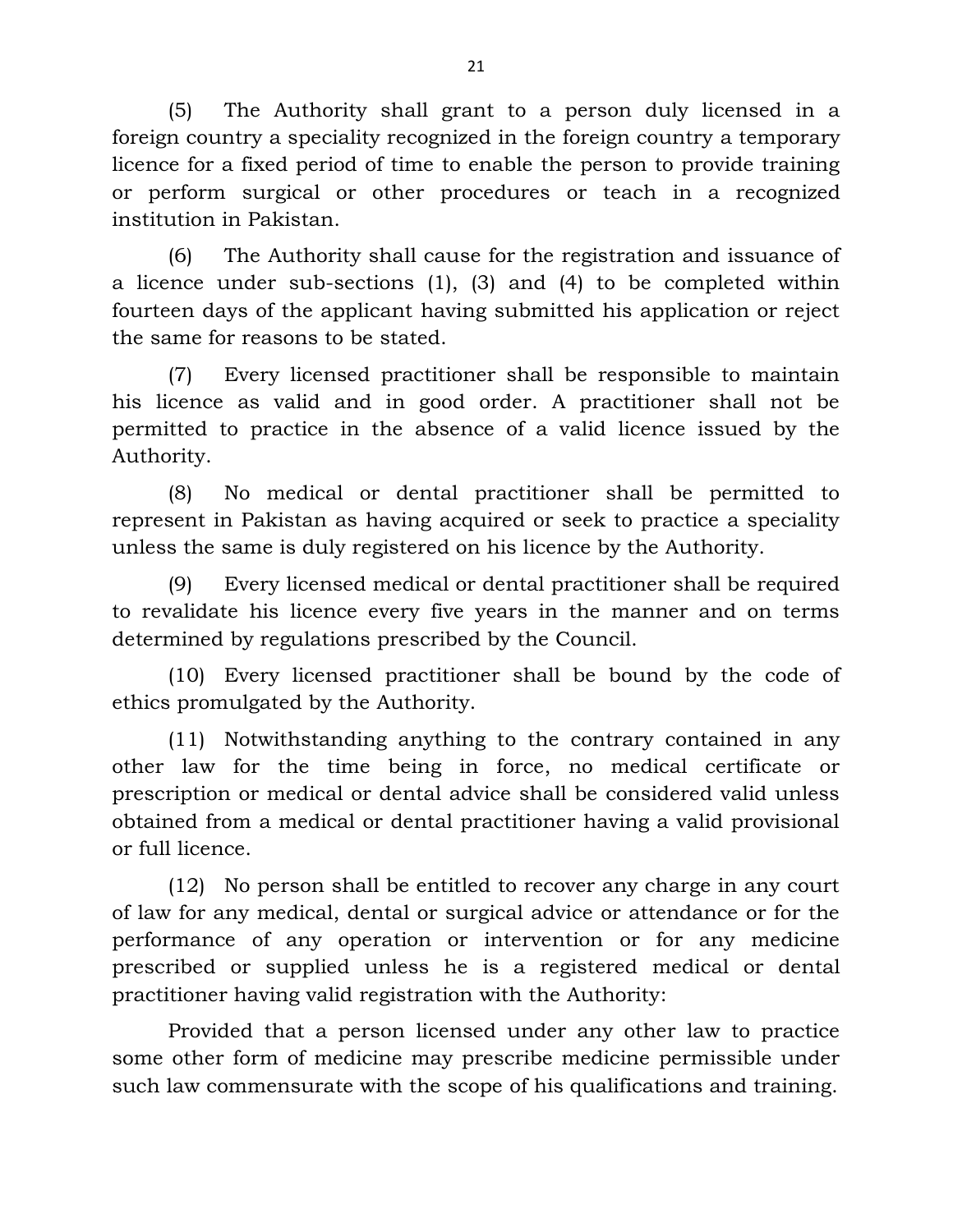(13) No registered licensee shall use or publish in any manner whatsoever any title, description or symbol indicating or intended to lead persons to infer that he possesses any additional or other professional qualification unless the same has been duly recognized and registered on his licence by the Commission.

**30. Inspection.-** (1) The Authority shall appoint inspectors in accordance with terms and qualifications prescribed by the Council to inspect facilities for training available at the medical or dental institutions for grant of recognition to provide house job, internship or foundation year training or post graduate training:

Provided that an institution recognized for training by the College of Physicians and Surgeons of Pakistan shall be provisionally recognized by the Council for purposes of post graduate training subject to verification of compliance with prescribed criteria in due course.

(2) Inspectors shall immediately upon completion of the inspection compile a comprehensive report on the prescribed format on the standard of the inspected facilities and on the courses of study and facilities for teaching provided by the medical or dental institution inspected and shall submit it to the Authority.

(3) The Authority shall forward a copy of such report to the medical or dental institution concerned for any response prior to placing the report along with its recommendation before the Council.

(4) The Authority may conduct inspections of recognized facilities on a periodical basis, provided that every institution shall be re-inspected at least once in every five years.

**31. Withdrawal of recognition.-** (1) Pursuant to an inspection, the Authority may recommend and the Council may approve the withdrawal on a temporary or permanent basis the recognition granted to an institution under sections 23, 25, 26 and 28 of the Act.

(2) The Council shall prior to approving the withdrawal of a recognition granted to the institution under sections 23, 25, 26 and 28 give an opportunity of being heard and responding to the report and recommendations of the Authority:

Provided that for purposes of protecting the rights of existing trainees or students the Council on the recommendation of the Authority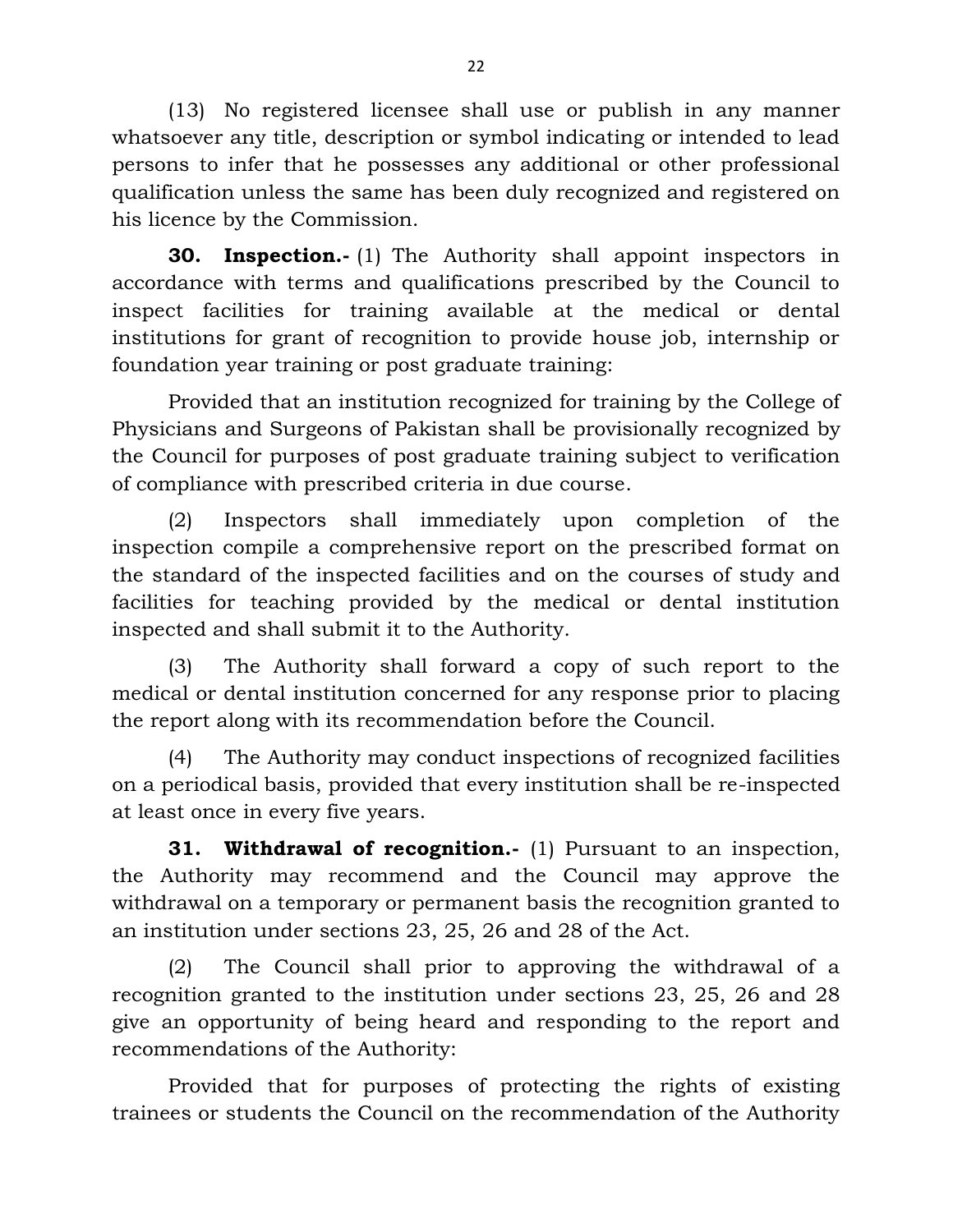may approve a scheme to place the trainees or students at other institutions where reasonable availability exists.

**32. Disciplinary proceedings, suspension or cancellation of licence.**- (1) The Council in compliance to directions of the Medical Tribunal or upon a finding pursuant to a disciplinary hearing or upon an inquiry and hearing conducted by the Authority or the Council itself, may temporarily suspend or permanently cancel the licence of a practitioner or impose such penalties as may be prescribed for having violated any obligation imposed upon the licensee or for medical or professional negligence or misconduct.

(2) The licence of a practitioner which has expired or who has not successfully re-validated within the time prescribed shall be deemed to have been suspended until such time as it is re-validated in the prescribed manner.

(3) The Commission shall on the complaint of any person or authority or of its own motion on information received, initiate disciplinary proceedings against any full licence holder or any recognized institution in respect of medical negligence, misconduct or violation of any obligation under this Act, or any rules or regulations or directions of the Commission other than offences provided for under sub-sections (1), (2), (3), (4) and (5) of section 34:

Provided that a show cause notice shall be issued within fifteen days of receipt of the complaint to the person stating the allegations and providing a period of at least thirty days to respond and a right to be heard before the disciplinary committee:

Provided further that the identity of the person filing a complaint shall be disclosed to the accused and any person found to have filed a false and frivolous complaint shall be required to pay the costs incurred by the accused and a further penalty being a fine to be determined by the disciplinary committee.

(4) The Council shall form a disciplinary committee consisting of three members of the Council of which one shall be the member having legal qualifications to hear all disciplinary matters. The member law shall act as secretary to the disciplinary committee.

(5) The Authority shall select at least one licensed practitioner as an expert with a minimum fifteen years standing in the speciality to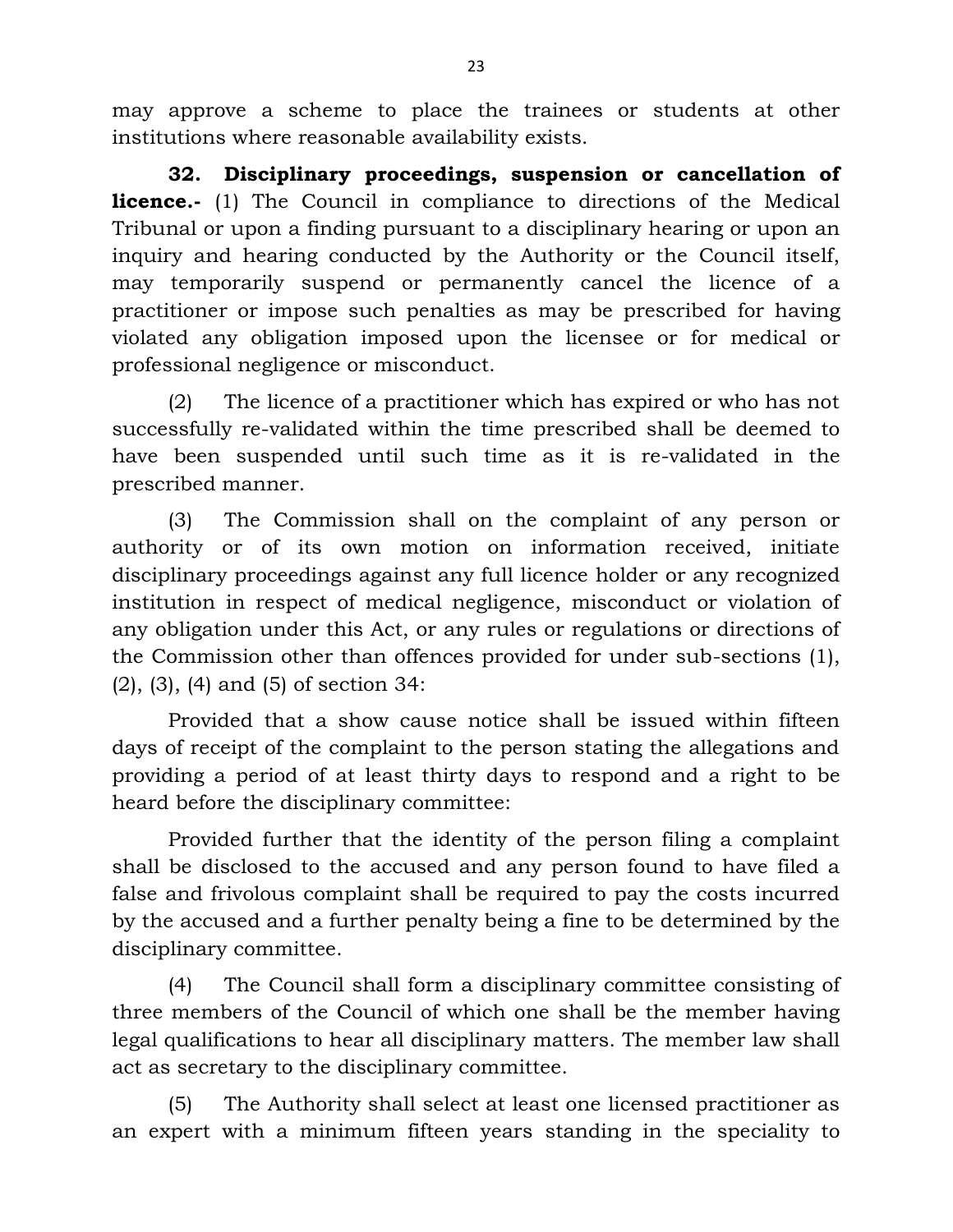which the complaint relates to assist the disciplinary committee at the hearing. The written opinion of the expert shall be appended with the decision of the disciplinary committee and shall form part of the record.

(6) The disciplinary committee shall hear and decide each complaint within ninety days of the issuance of the show cause notice. The disciplinary committee shall impose penalties as prescribed by regulations made by the Council specifying penalties commensurate with each category of offence.

(7) For the purpose of an inquiry or disciplinary hearing, the Council or a committee of the Council shall exercise all the powers of a civil court under the Code of Civil Procedure, 1908 (Act V of 1908) for summoning the witnesses, for compelling the production of documents and for issuing commissions.

**33. Registers to be public documents.-** The record of all registrations undertaken and licences granted by the Commission shall be deemed to be public document within the meaning of the Qanun-e-Shahdat Order, 1984 (P.O. No. 10 of 1984).

(2) The Authority shall cause for the updated list of all duly recognized medical practitioners and dental practitioners to be published on its website available for public access.

**34. Penalties.-**(1) Whoever in contravention of provisions of this Act operates or runs or establishes or endorses any institution or advertises admissions in an institution for imparting training and education in medicine or dentistry shall be guilty of an offence punishable with rigorous imprisonment for a term which may extend to five years but shall not be less than one year or with fine which may extend to fifty million Rupees but shall not be less than five million Rupees or with both and shall also be liable to closure of such institution.

(2) Whoever in contravention of provisions of this Act admits students for imparting education in medicine or dentistry or admits students over and above the allowed number, shall be guilty of an offence punishable with fine which shall not be less than the sum total of the tuition fee for the whole duration of study for each admitted or over admitted student and may also be liable to closure of such institution.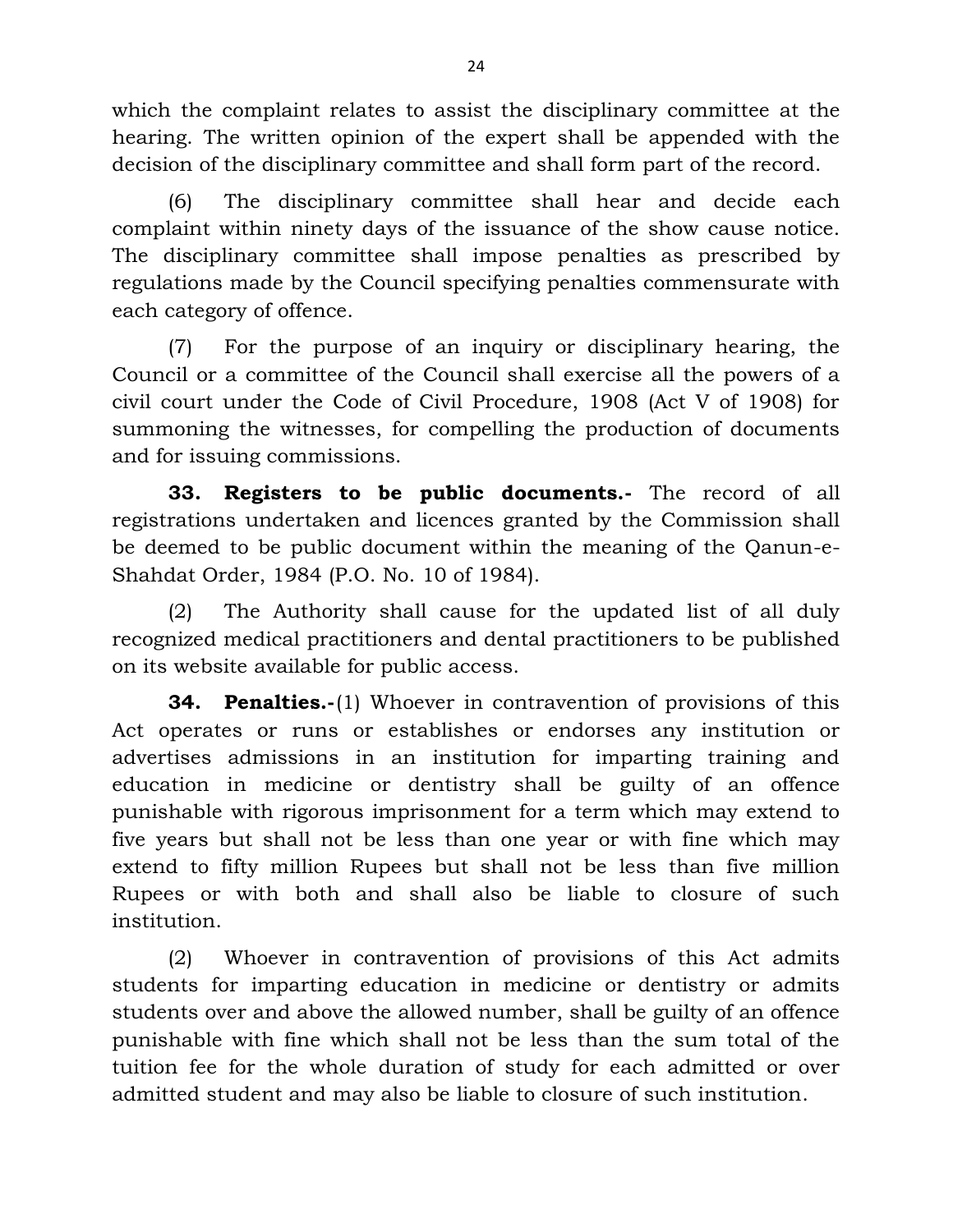(3) Whoever falsely gets registered with the Authority as a registered medical or dental practitioner without possessing recognized medical or dental qualifications or attempts to get registered with the Authority as a registered medical or dental practitioner without possessing recognized medical or dental qualifications, shall be guilty of an offence of fraudulent registration, punishable with imprisonment for a term which may extend to five years or with fine which may extend to ten million Rupees but shall not be less than five million Rupees or with both.

(4) Whoever falsely pretends to be registered under this Act as a medical practitioner or dentist and uses with his name any title or words or letters representing that he is so registered with the Authority or uses the word "doctor" or any other nomenclature or designation without legal basis, irrespective of whether any person is actually deceived by such pretence or representation or not, shall be guilty of an offence punishable with imprisonment for a term which may extend to three years or with fine which may extend to ten million Rupees but shall not be less than one million Rupees or with both.

(5) Whoever aids or abets any person to falsely register with the Council as a registered medical practitioner without having recognized medical or dental qualifications shall be guilty of an offence punishable with imprisonment for a term which may extend to two years or with fine which may extend to ten million Rupees but shall not be less than five million Rupees or with both.

(6) Whoever contravenes any other provision of this Act shall be guilty of an offence punishable with fine which may extend to ten million Rupees.

(7) In every case of offence, in which the offender is sentenced to a fine, whether with or without imprisonment, it shall be competent for the Medical Tribunal to direct that in default of payment of the fine the offender shall suffer imprisonment for a certain term, which imprisonment shall be in excess of any other imprisonment to which he may have been sentenced or to which he may be liable under a commutation of sentences.

(8) The term for which the Medical Tribunal directs the offender to the imprisoned in default of payment of a fine shall not exceed one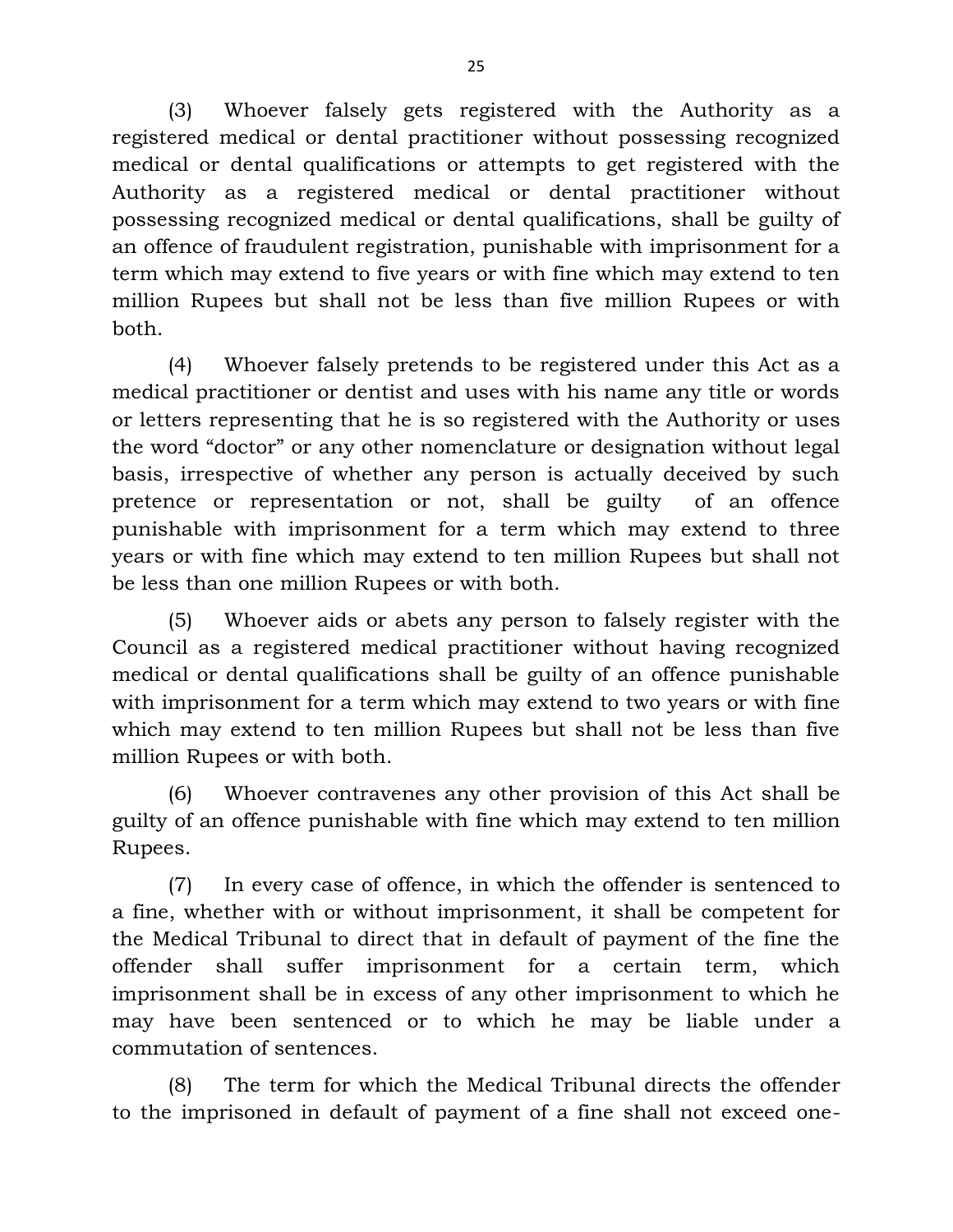fourth of the term of imprisonment which is the maximum term fixed for the offence.

(9) A penalty of imprisonment shall only be imposed by the Medical Tribunal.

(10) All offences under this Act shall be non-cognizable and triable by the Medical Tribunal.

(11) All penalties imposed by the disciplinary committee shall be paid to the Authority's account. All penalties imposed by the Medical Tribunal shall be deposited in equal amount with the Authority and the Medical Tribunal.

(12) The Authority may apply to the Medical Tribunal to recover an amount imposed as penalty and the Medical Tribunal shall direct the arrest and confinement of the defaulter until such time as the penalty is paid in full.

**35. Offences by bodies corporate.-** (1) Where any contravention of this Act has been committed by a body corporate, and it is proved that such offence has been committed with the consent or connivance or, is attributed to any negligence on the part of, any director, partner, manager, secretary, trustee or other officer of the body corporate, such director, partner, manager, secretary, trustee or other officer of the body corporate, shall be deemed guilty of such contravention along with the body corporate and shall be punished accordingly:

Provided that in the case of a company as defined under the Companies Act, 2017 (XIX of 2017), only the chief executive shall be liable under this section.

*Explanation.-* For the purposes of this section, "body corporate or institution" includes a firm, association of persons, a society registered under the Societies Registration Act, 1860 (XXI of 1860) or under the Cooperative Societies Act, 1925 (VII of 1925) and a trust created under the Trust Act, 1882 (II of 1882).

(2) Where any contravention of this Act has been committed by any Government agency, local authority or local council and it appears from the relevant documents that such contravention has been committee with the consent or connivance of or is attributable to any negligence on the part of the head or any other officer of the Government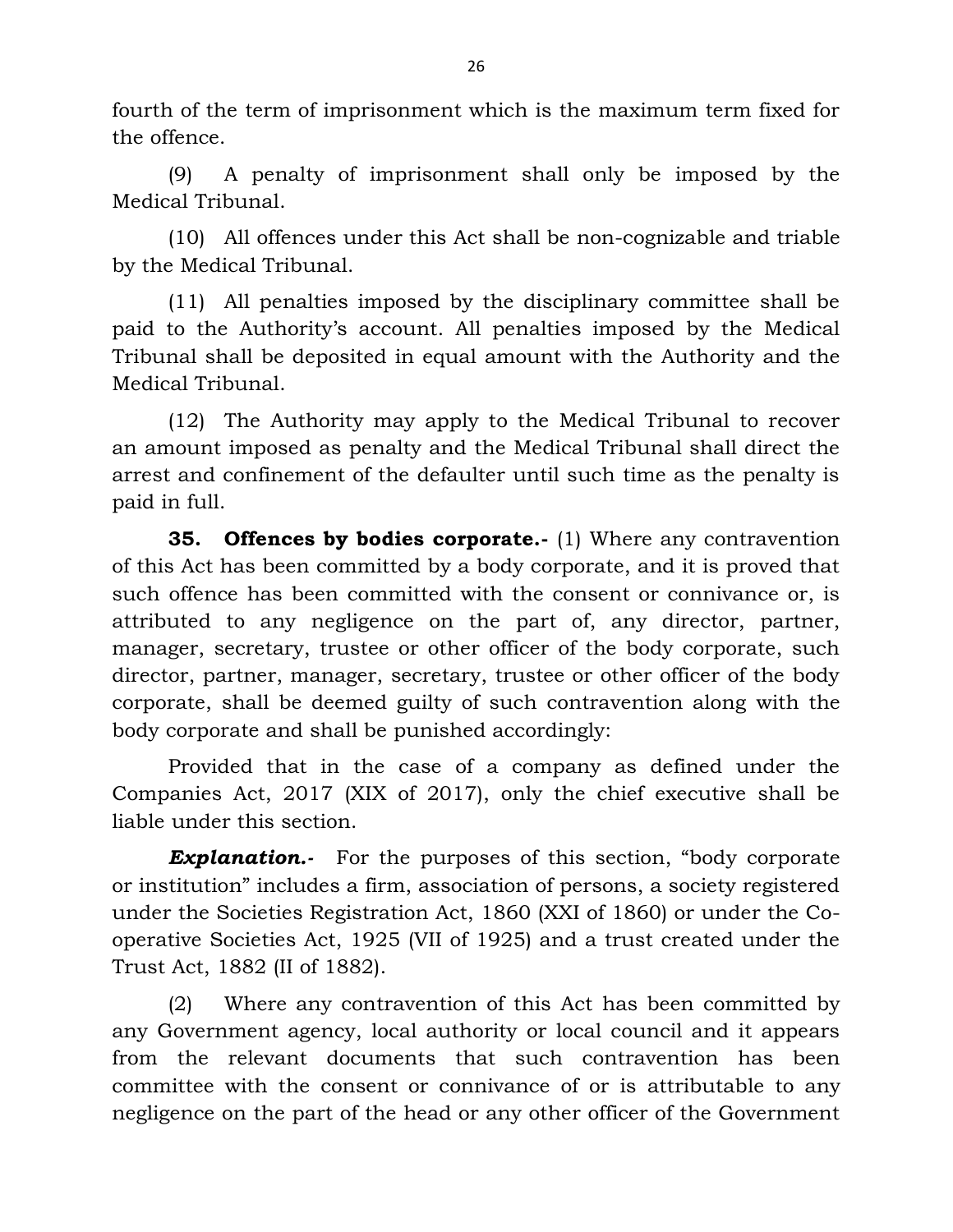agency, local authority or local council, such head or other officer shall also be deemed guilty of such contravention along with the Government agency, local authority or local council and shall be liable to be proceeded against and punished accordingly.

**36. Cognizance of offences.-** (1) No court shall take cognizance of any offence or matter under this Act to which the jurisdiction of the Medical Tribunal extends.

(2) Any person aggrieved by an act which is an offence under this Act may institute a complaint or claim before the Medical Tribunal.

**37. Appeals to the Medical Tribunal.-** (1) Any person including an employee of the Commission aggrieved by any order or direction of the Commission, including the Council. Authority or disciplinary committee, under any provision of this Act, or rules or regulations may prefer an appeal only before the Medical Tribunal within thirty days of the date of communication of the impugned order or direction.

(2) An appeal to the Medical Tribunal shall be in such form, contain such particulars and be accompanied by such fees as may be prescribed.

**38. The officers of Federal, Provincial and local Governments to assist Authority.-** The officers of the Federal Government, Provincial Governments and local governments including the Islamabad Capital Territory police and the provincial police shall assist the Authority and its officers in the discharge of their functions under the provisions of this Act and the rules and regulations made thereunder.

**39. Power to make rules.-** The Division may, by notification in the official Gazette, make rules for carrying out the purposes of this Act.

**40. Power to make regulations.-** The Council may, by notification in the official Gazette, make regulations generally to carry out the purposes of this Act and, without prejudice to the generality of this power, such regulations may provide for-

- (a) the management of the property of the Council and the maintenance and audit of its accounts;
- (b) the powers and duties of the President and Vice-President;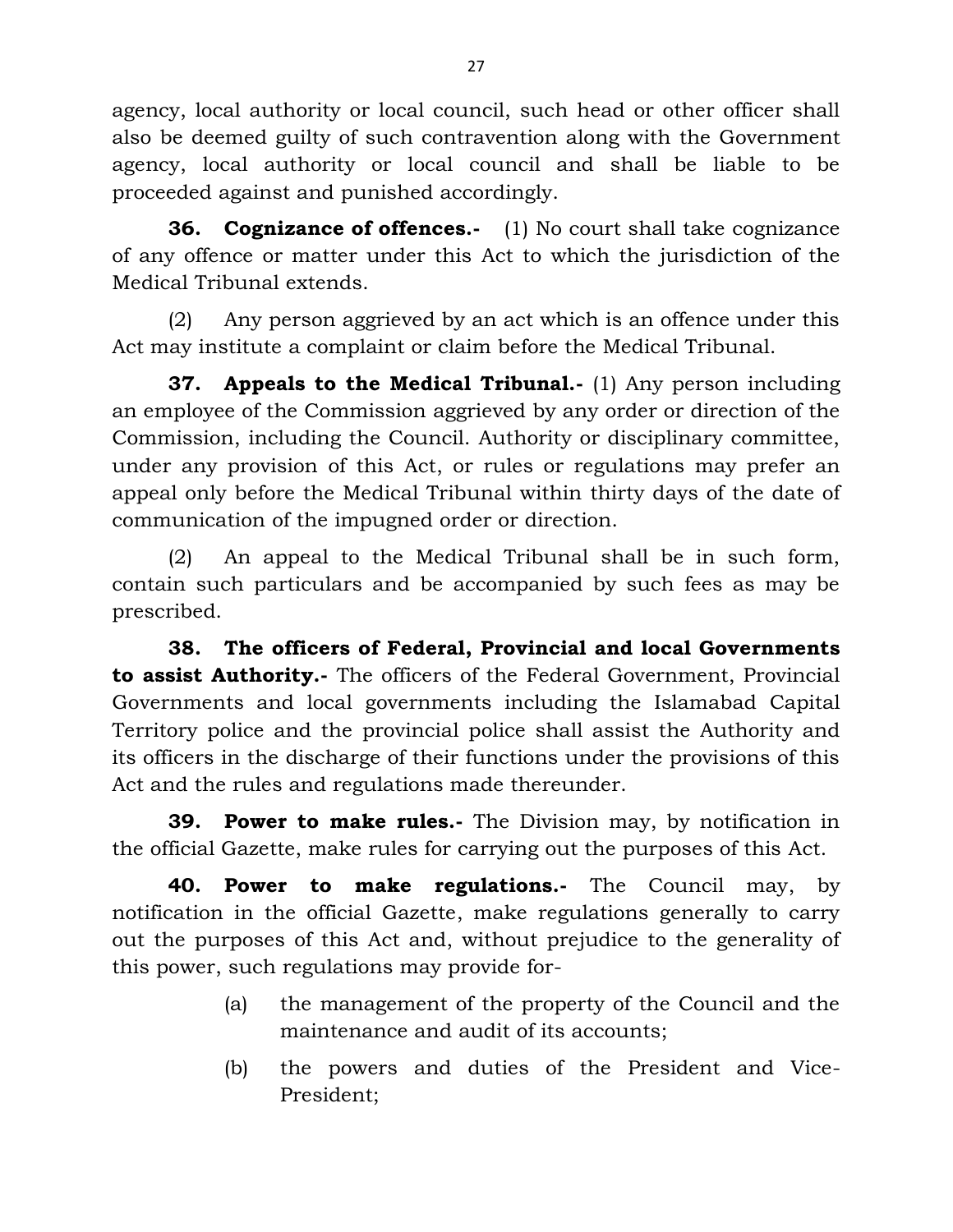- (c) the mode of appointment of committees, the summoning and holding of meetings and the conduct of business of such committees.
- (d) enforcement of the different codes of general and specialized practice and ethics as framed by the relevant institutions and as may be applicable upon the medical and dental practitioners;
- (e) terms and conditions of service for all employees of the Council;
- (f) scope and structure of penalties commensurate with offences; and
- (g) any matter for which under this Act provision may be made by regulations.

**41. Information to be furnished by the Commission and publication thereof.-** (1) The Commission shall furnish such reports, copies of its minutes, abstracts of its accounts and other information to the Division as it may require.

(2) The Division may publish, in such manner as it may think fit, any report, and copy, abstract or other information furnished to it under this section or under section 42.

**42. Commission of inquiry.-** (1) Whenever it appears to the Division that the Council is not complying with any provisions of this Act, the Federal Minister-in-charge may refer the particulars of the complaint to a commission of inquiry consisting of three persons two of whom shall be appointed by the Federal Minister-in-charge, including the chairman being at least a person who has been judge of a High Court, and one member nominated by the Council by a resolution.

(2) Such commission shall proceed to inquire in a summary manner and to report to the Federal Minister-in-charge as to the truth of the matter charged in the complaint and in case of any charge of default or of improper action being found by the commission to have been established, the commission shall recommend the remedies, if any, which are in its opinion necessary. This process shall be completed within thirty days.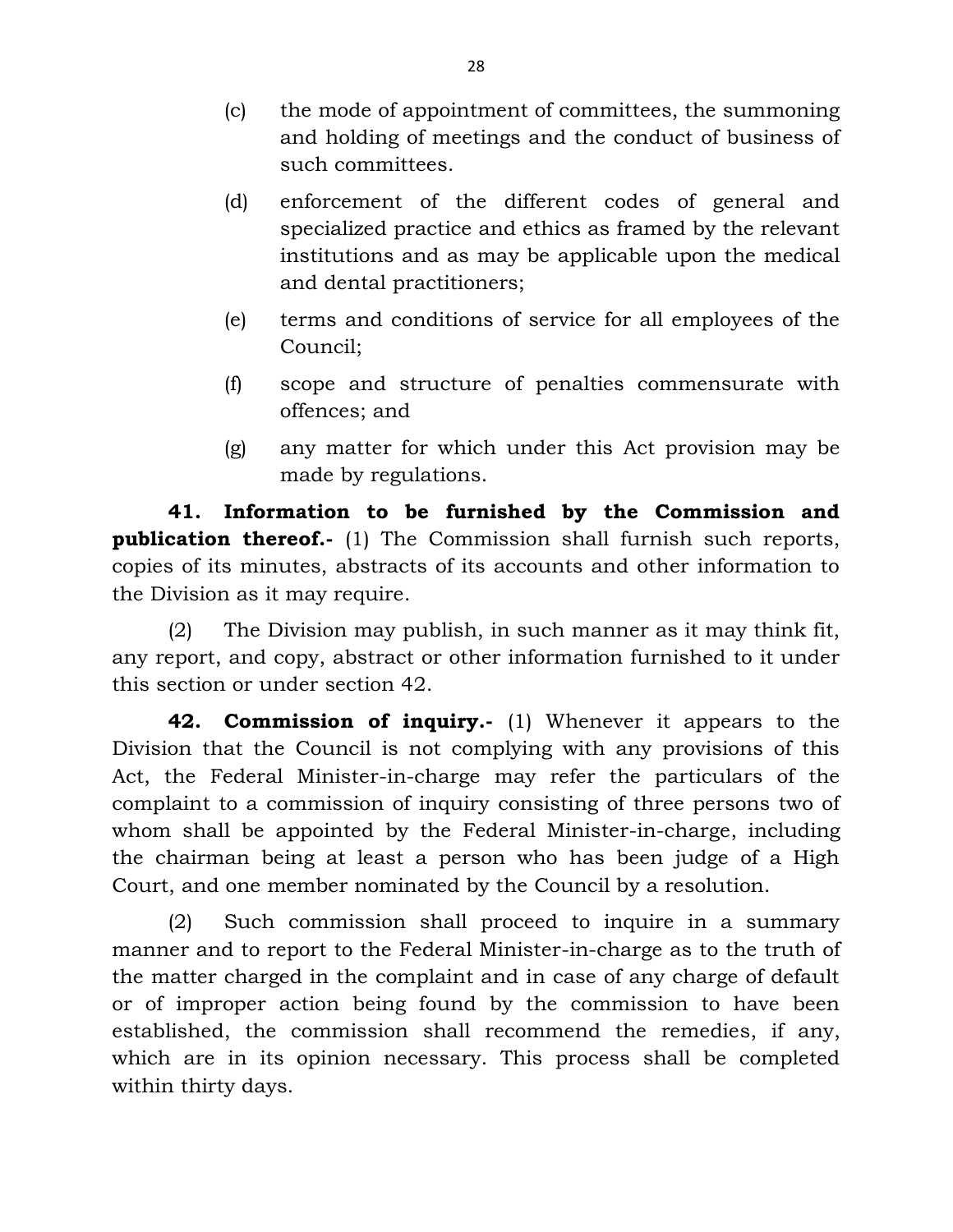(3) The Division shall forward the report of the commission of inquiry to the Council for implementation and for remedial actions. The Council shall submit to the Division a detailed plan of remedial measures to be adopted by the Council which shall be considered as approved if no further orders are passed by the Division in this regard within three months. All remedial actions shall be taken by the Council within a stipulated period of six months and the Council shall submit to the Division a report of action taken thereon. If the Council fails to comply with the remedial measures forwarded to it by the Division, the Division may by itself amend the regulations of the Council or make such provisions or issue orders or take such other steps as may seem necessary to give effect to the recommendations of the commission.

(4) The commission of inquiry shall have power to administer oaths, to enforce the attendance of witnesses and the production of documents and shall have other necessary powers for the purpose of any inquiry conducted by it as are exercised by a civil court under the Code of Civil Procedure, 1908 (Act V of 1908).

**43. Delegation.-** The Council may, by general or special order, delegate to the President, Vice-President or committee of the Council, any of its powers or responsibilities under this Act subject to such conditions or limitations as may be prescribed by rules or as may be prescribed by regulations:

Provided that delegation of such power shall not include the power to grant, revoke or cancel recognition of a medical or dental institution or any of its financial powers including the power to approve the annual budget.

**44. Officers etc. deemed to the public servants.-** The members, officers, employees and other staff of the Authority shall be deemed to be the public servants within the meanings of section 21 of the Pakistan Penal Code, 1860 (Act XLV of 1860).

**45. Indemnity.-** No suit, prosecution or other proceedings shall lie against the Federal Government, the Division, Council, Board, Authority, or any committee of the Council, President, Vice-President, Secretary or any member, officer or employee of the Authority in respect of anything done or intended to be done in good faith under this Act.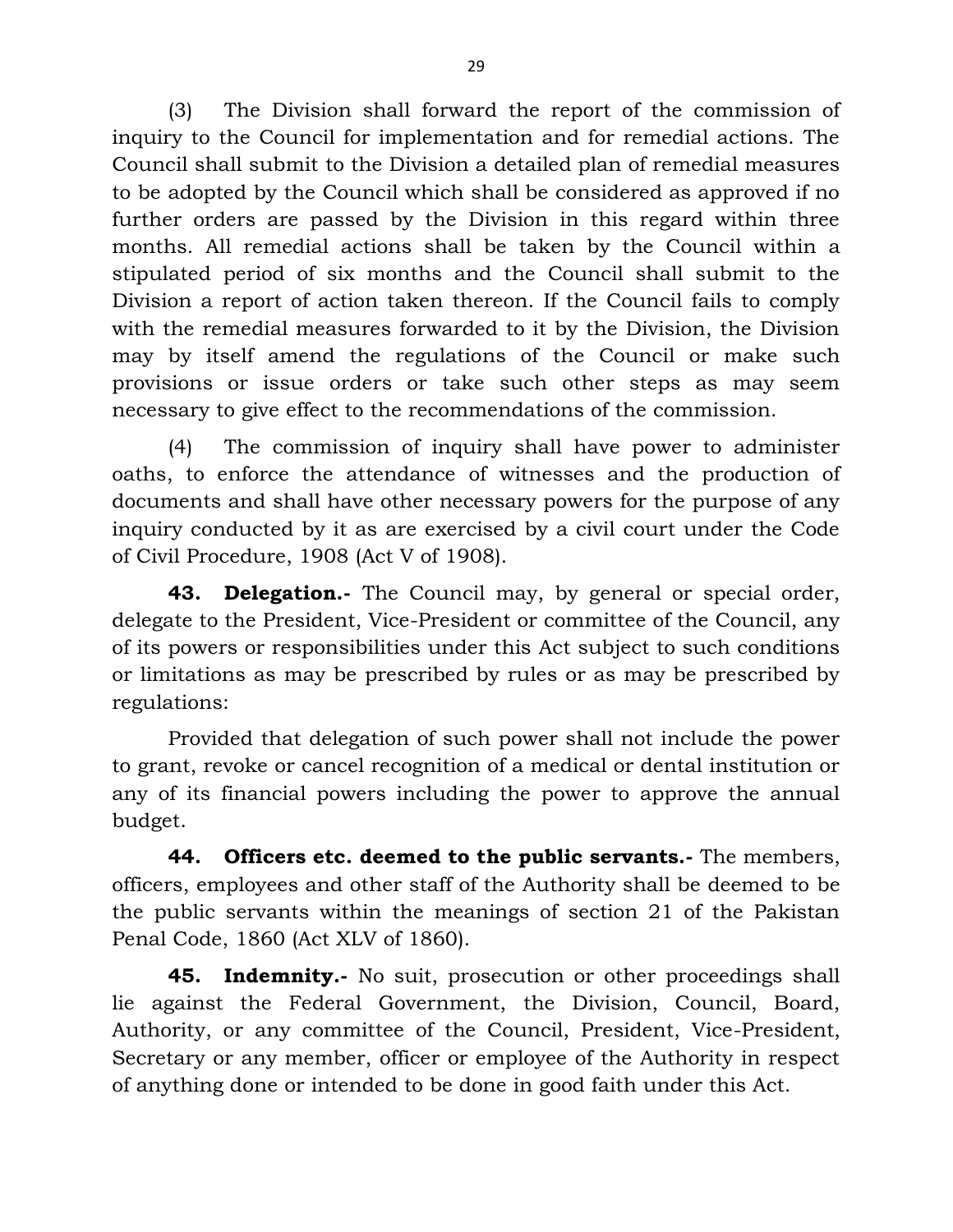**46. Act No. X of 2012 not to apply to the Commission.-** The Industrial Relations Act, 2012 (X of 2012), shall not apply to or in relation to the Commission or any person in service of the Commission.

**47. Over-riding provision.-** The provisions of this Act shall have effect notwithstanding anything to the contrary contained in any other law for the time being in force.

**48. Schedules and recognition of qualifications and institutions.-** All Schedules as maintained and recorded under the repealed Pakistan Medical and Dental Council Ordinance, 1962 (Ordinance XXXII of 1962) shall be deemed to have merged into the record of the Commission as required to be maintained pursuant to this Act subject to the Council at their discretion re-assessing the entries therein pursuant to the criteria laid down under this Act.

**49. Employees and officers of dissolved Pakistan Medical and Dental Council.**- (1) Upon commencement of this Act all employees of the dissolved Pakistan Medical and Dental Council shall be deemed to be employees of the Commission, subject to clause (a) of sub-section (2) of section 8, and shall be subject to such terms and conditions of employment as may be determined by the Commission subsequent to the commencement of this Act and shall retain no right to any office, post, designation or terms of employment as were previously applicable to employees of the Pakistan Medical and Dental Council.

(2) Any amounts payable to or recoverable from the employees of Pakistan Medical and Dental Council as existing on the date of dissolution of Pakistan Medical and Dental Council or as determined thereafter by the Council shall be immediately paid or recovered by the Commission.

**50. Repeal and savings.-** (1) Subject to section 6 of the General Clauses Act, 1897 (X of 1897), the Pakistan Medical and Dental Council Ordinance, 1962 (XXXII of 1962) hereinafter referred to as the repealed Ordinance, shall stand repealed.

(2) Notwithstanding the repeal of the repealed Ordinance or anything contrary contained herein, all decisions taken, regulations made or amended and disciplinary actions taken by the Council of the dissolved Pakistan Medical and Dental Council pursuant to the repealed Ordinance and the Pakistan Medical and Dental Council Ordinance,